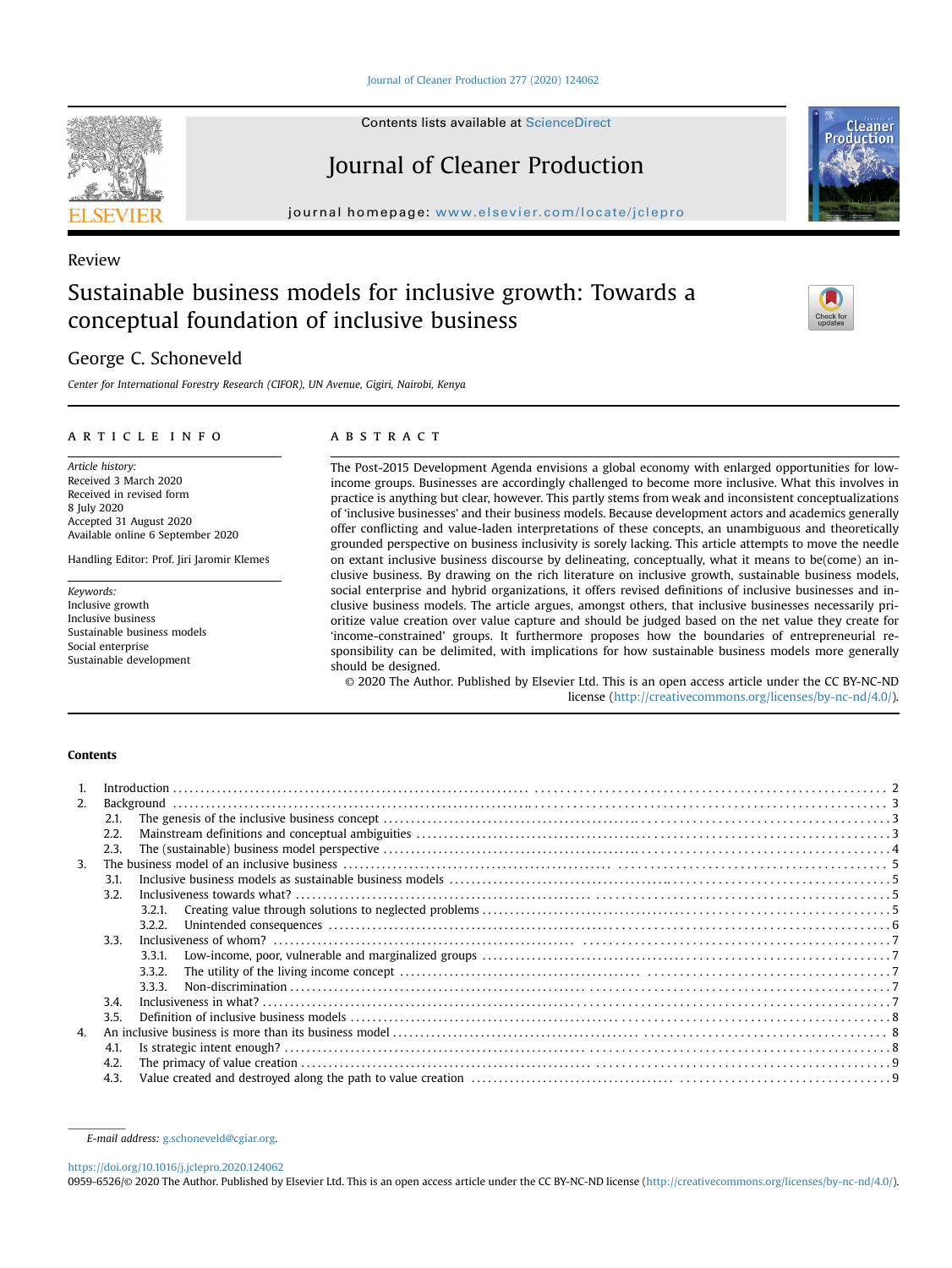| 4.5. Definition of inclusive business $\ldots$ , $\ldots$ , $\ldots$ , $\ldots$ , $\ldots$ , $\ldots$ , $\ldots$ , $\ldots$ , $\ldots$ , $\ldots$ , $\ldots$ , $\ldots$ , $\ldots$ , $\ldots$ , $\ldots$ , $\ldots$ , $\ldots$ , $\ldots$ , $\ldots$ , $\ldots$ |  |
|-----------------------------------------------------------------------------------------------------------------------------------------------------------------------------------------------------------------------------------------------------------------|--|
|                                                                                                                                                                                                                                                                 |  |
|                                                                                                                                                                                                                                                                 |  |
|                                                                                                                                                                                                                                                                 |  |
|                                                                                                                                                                                                                                                                 |  |
|                                                                                                                                                                                                                                                                 |  |
|                                                                                                                                                                                                                                                                 |  |
|                                                                                                                                                                                                                                                                 |  |
|                                                                                                                                                                                                                                                                 |  |
|                                                                                                                                                                                                                                                                 |  |

# 1. Introduction

Traditional efforts to address the root causes of social and economic marginalization have scarcely disrupted patterns of persistent poverty and inequality ([Ranieri and Ramos, 2013](#page-12-0); [Schoneveld](#page-12-1) [and Zoomers, 2015\)](#page-12-1), with market, government and civil society failures in many developing countries remaining unresolved ([Mendoza and Thelen, 2008\)](#page-12-2). Recognizing the limits of what public intervention can achieve in the post-liberalization era, many governments and development agencies are beginning to challenge the private sector to contribute more proactively towards solutions to these failures. This is clearly manifested in the Post-2015 Development Agenda from which the Sustainable Development Goals (SDG) emerged. In this Agenda, businesses, governments and civil society organizations are considered equally responsible for a sustainable path forward [\(Scheyvens et al., 2016\)](#page-12-3). The reframing of business as a driver of inequality into a development agent is premised on the assumption that (1) businesses can more efficiently and effectively leverage resources and expertise to deliver on their goals and (2) corporate profit and corporate social goals can be complementary [\(Porter and Kramer, 2011;](#page-12-4) [van Westen et al.,](#page-12-5) [2019](#page-12-5)). The latter assumption garnered significant attention in the 1990s, germinating into a large body of evidence that suggests there certainly is a viable business case for being socially responsible ([Orlitzky et al., 2003\)](#page-12-6). [Prahalad and Hart \(2002\)](#page-12-7) went further to suggest that low-income markets can be sources of significant wealth. By suggesting that serving the consumptive needs of the poor can be profitable and a source of value capture, this idea departed from the perspective that investments in corporate responsibility are largely recuperated indirectly; for example, by reducing operational and reputational risk. The success of early pioneers such as Grameen developing products specifically for the poor further served to validate this narrative [\(Martin and Osberg,](#page-11-0) [2007\)](#page-11-0).

Some, however, argue that placing businesses at the heart of sustainable development agendas does pose risks. Without fundamentally changing the corporate bottom line, leveraging the 'transformative' potential of the private sector may only serve to further entrench the neoliberal mechanisms that have contributed to societal inequalities in the first place ([Scheyvens et al., 2016\)](#page-12-3). Since many corporate sustainability initiatives are often developed on the sidelines and respond to symptoms of underdevelopment rather than its root causes, the structures that perpetuate poverty and inequality are unlikely to be radically disrupted ([Utting, 2005](#page-12-8); [Scheyvens et al., 2016](#page-12-3)). For businesses to own their role as development agents and invest in providing durable solutions to the poor, sustainability objectives need to be at the core of how a business does business e like social businesses such as Grameen. In other words, sustainability objectives should permeate all critical elements of its business model [\(Schaltegger et al., 2016](#page-12-9)).

Most major bilateral and multilateral organizations have firmly

embraced this notion; especially, inclusive business (IB) and its corollary inclusive business models (IBM). In popular use these concepts tend to denote commercially viable businesses that provide low-income groups with opportunities to productively engage in the economy [\(IFC, 2018;](#page-11-1) [ADB, 2020](#page-11-2)). Where [Prahalad and Hart](#page-12-7) [\(2002\)](#page-12-7) largely depicts low-income groups as consumers, in most IB(M) definitions, low-income groups are also regarded as active participants in economic sectors. This emanates from notions of inclusivity that feature prominently in the agenda for the SDGs and contemporary development discourse more generally ([Gupta and](#page-11-3) [Vegelin, 2016](#page-11-3)). As economic growth in recent decades failed to produce the much-anticipated trickle-down effects, reducing societal inequalities began to be seen as instrumental to sustainable economic growth ([Ianchovichina and Lundstrom, 2009](#page-11-4)). This not only means that modern growth strategies should seek to share benefits more equally, but that opportunities for participating in and contributing to economic growth should also be enlarged ([Klasen, 2010](#page-11-5); [Ranieri and Ramos, 2013](#page-12-0)). Since IB(M)s seek to provide such opportunities and contribute to resolving especially market failures, theoretically, they are well placed to contribute to inclusive growth and a number of SDGs.

Despite this, there are few concepts in the field of international development (studies) as misused and under-conceptualized as IBMs and IBs. Even though these concepts increasingly feature in development strategies and academic discourse, they are inconsistently defined and ambiguously used. Consequently, research and development policies are generally informed by competing, normative and subjective understandings of what be(com)ing an IB means and involves. This undermines the veracity and comparability of effectiveness studies and results in poorly aligned private sector engagement strategies. What businesses and their partners need to do in order to contribute more meaningfully to inclusive growth is therefore anything but clear. To stimulate the types of business model innovations needed to deliver on the Post-2015 Development Agenda, a consensual and unambiguous perspective on IB(M) needs to first emerge.

This article aims to establish a much-needed conceptual foundation of IBs and their business models. It does this by critically reviewing and positioning IB(M)s within various strands of literature; ranging from inclusive growth and inclusive development to sustainable business models (SBM), social enterprise and hybrid organizations. New definitions of these two concepts are subsequently proposed, along with a more univocal delineation of their conceptual boundaries. In doing so, this conceptual contribution not only hopes to inspire intellectual debate, but also to facilitate methods development and the type of empirical inquiry that can contribute to further theoretical grounding and inform IB(M) development and innovation in practice.

The following section examines the evolution of IB(M) discourse and unresolved conceptual ambiguities. The article proceeds with a brief review of SBM literature, highlighting key constructs and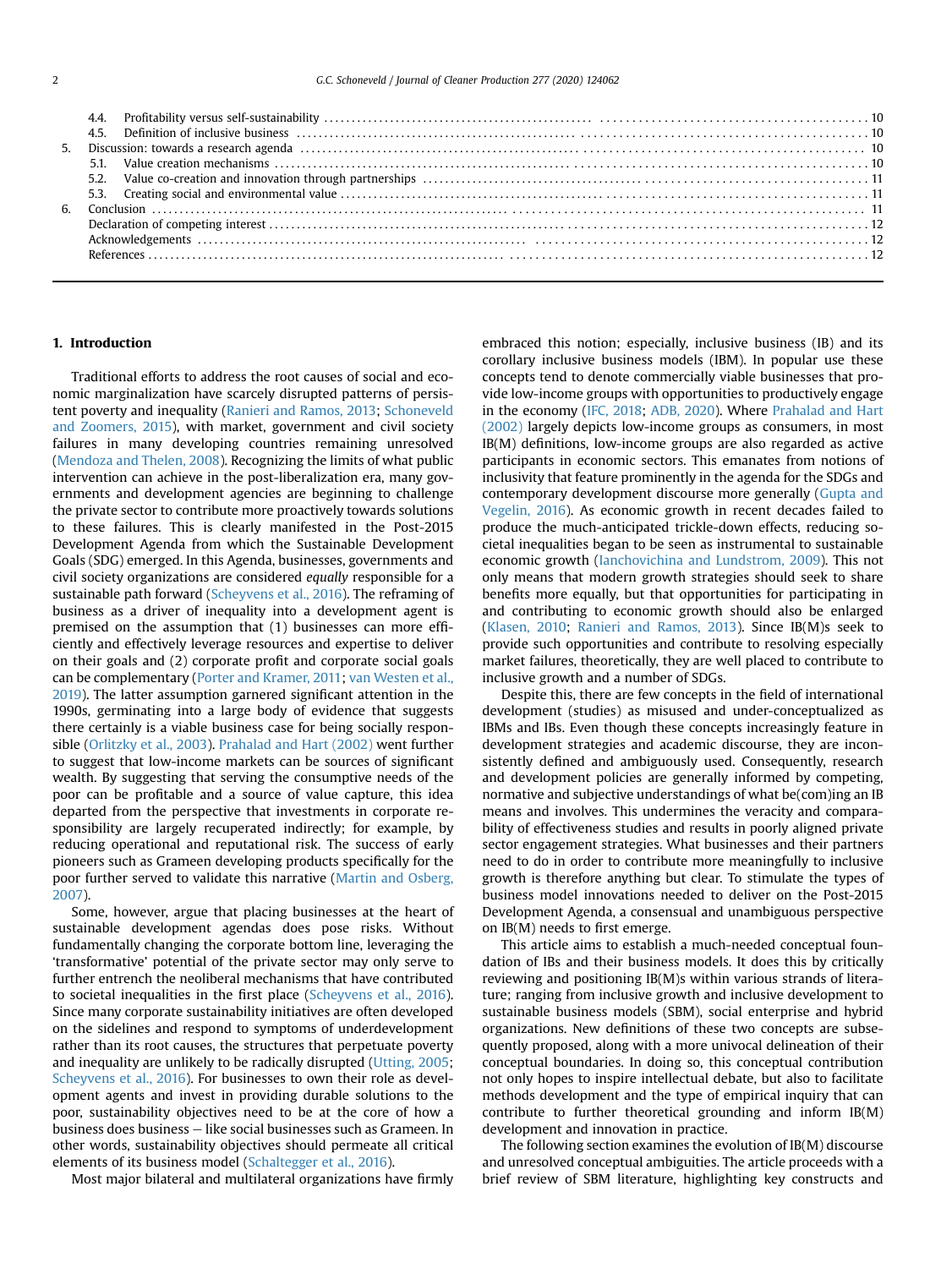themes pertinent to an IB(M) reconceptualization. The section that follows provides a revised definition of IBM by critically exploring three questions central to inclusive growth and development discourse that are only superficially treated in mainstream conceptualizations, namely (1) inclusiveness towards what? (2) inclusiveness of whom? and (3) inclusiveness in what? The article subsequently builds on social enterprise literature and the putative notion that inclusivity both denotes a process and an outcome to propose a revised definition of IB. It concludes with a reflection on IB(M) research priorities.

# 2. Background

#### 2.1. The genesis of the inclusive business concept

With its roots in development policy of the early 2000s, inclusiveness began to be used to qualify the pro-poor growth agenda that emerged from rising concerns over the distributional effects of global economic growth dynamics [\(Kakwani and Pernia, 2000\)](#page-11-6). Resonating with the development community, over the 2010s, inclusive growth quickly developed into a standalone and widely applied development concept that became one of the pillars of the Post-2015 Development Agenda (Scheyvens et al. 2016). Despite ideological differences around the intended distributional outcomes of growth and disagreements on metrics standing in the way of a consensual definition, one commonly shared perspective is that inclusive growth is distinguishable from pro-poor growth by emphasizing both the process and the outcome of growth ([Ranieri](#page-12-0) [and Ramos, 2013;](#page-12-0) [Schoneveld and Zoomers, 2015\)](#page-12-1). Where pro-poor growth is focused primarily on reducing poverty and inequality, inclusive growth also explicitly emphasizes productive participation in growth through nondiscriminatory and disadvantagereducing access to opportunity [\(Klasen, 2010](#page-11-5); [Ranieri and Ramos,](#page-12-0) [2013\)](#page-12-0). While not excluding any particular group, the benefits of inclusive growth accrue especially with disadvantaged groups ([Klasen, 2010](#page-11-5)). Such benefits can materialize through the creation and expansion of economic opportunities for disadvantaged groups, as well as by enabling productivity growth [\(Bhalla, 2007\)](#page-11-7).

The inclusive development concept emerged largely as a countervailing narrative to the more income-focused inclusive growth discourse. While some view inclusive development as a mere extension of inclusive growth to non-income dimensions ([Klasen,](#page-11-5) [2010;](#page-11-5) [McKinley, 2010](#page-11-8)), an active epistemic community questioning the 'neo-liberal capitalist approaches' underpinning not only inclusive growth but also sustainable development and the SDGs emerged in recent years ([Hickey et al., 2015;](#page-11-9) [Gupta and Vegelin,](#page-11-3) [2016\)](#page-11-3). Inspired by principles of social and environmental justice, the emerging inclusive development discourse is premised on the supposition that in order to effectively balance trade-offs between economic growth and (multi-dimensional) wellbeing and/or the environment, economic growth will need to be de-emphasized ([Gupta et al., 2015\)](#page-11-10). While similarly adopting a dual processoutcome perspective of inclusiveness  $-$  albeit focused more on participation in decision making and governance processes than in the economy  $-$  a more encompassing definition of inclusiveness was proposed, which not only incorporates principles of social inclusiveness, but also ecological and relational inclusiveness ([Gupta and Vegelin, 2016](#page-11-3)).

The genesis of the IB concept is similar to that of inclusive growth. Often inspired by and drawing on the work from Prahalad and Hart, it emerged from a similar notion that underpins inclusive growth, namely that economic and development objectives can be complementary because of the commercial opportunities that can be exploited from actively engaging and/or serving the 'bottom of the pyramid' (BoP). While the business community readily embraced a BoP and shared value narrative and associated double/ triple bottom line approaches, the development community aligned itself more closely with inclusive growth and the SDGs. This inspired the development of the IB concept, as one of the possible solutions to especially market failures that frustrate meaningful engagement of low-income groups in the economy.

# 2.2. Mainstream definitions and conceptual ambiguities

A consensual and operationalizable definition of IB is yet to emerge, however. Nevertheless, a review of commonly employed definitions does reveal two differentiating and generally agreed up principles (see [Table 1](#page-3-0) for an overview of some of these definitions). Firstly, more recent IB definitions from [G20 \(2015\)](#page-11-11), [IFC \(2018\)](#page-11-1) and [ADB \(2020\)](#page-11-2) emphasize how activities/operations contributing to inclusivity should be part of the core business and be commercially viable. This suggests, as the [IFC \(2018\)](#page-11-1) also makes explicit, that philanthropic or corporate social responsibility (CSR) activities cannot make a business inclusive if these are not integral to the overall business logic. Secondly, most definitions highlight  $-$  in line with inclusive growth - how an IB integrates people and/or communities that are poor, low income, at the BoP and/or disadvantaged into the supply and/or demand-side of the value chain. Although this differs from [Prahalad and Hart \(2002\)](#page-12-7) more consumer-oriented perspective, some definitions suggest that a business can still be deemed inclusive if it only serves poor consumers.

These principles leave a wide latitude for interpretation. For example, when are activities part of a core business; what is meant precisely by the target groups; is a business still inclusive if it includes some but not all (that wish to be included) into the value chain? Perhaps most significantly, do the outcomes of inclusion matter or is 'integration' an ends in itself? Different IB proponents offer different perspectives. For example, [UNDP \(2010\)](#page-12-10), [SNV/](#page-12-11) [WBCSD \(2011\)](#page-12-11) and [FAO \(2015\)](#page-11-12) adopt more outcome-oriented perspectives by suggesting that IBs are those that create 'mutual benefit' for the poor and the business. The concept of mutual benefit is however exceedingly ambiguous and based on contested win-win assumptions. It also neglects to consider how risks and costs are to be distributed. The reference by [ADB \(2020\)](#page-11-2) to 'high development impacts' is similarly ambiguous. Definitions from the other organizations listed in [Table 1](#page-3-0) fail to ascribe any outcome responsibilities to IBs; arguably reflecting the interests of their constituencies and/or their role as IB financiers. When any business that engages the poor can be deemed 'inclusive' even when they fail to be socially impactful, the concept arguably risks being deprived of meaning.

Where inclusive development and to a lesser extent inclusive growth discourse is typically framed around delivering improved income, wellbeing and societal equality, many development organizations are clearly avoiding IB definitions with operationalizable outcome targets that could facilitate independent monitoring of IBs and enhance corporate accountability to intended beneficiaries. FAO  $(2015)$  – in reference to IBs in agriculture – however does claim that for a business to be "considered inclusive, it ultimately needs to result in moving smallholders out of poverty and improving food security" (p. 4). While more in the spirit of inclusive development discourse, in general few development organizations promoting IB embrace the normative principles of inclusive development. Even though this is unsurprising given the innate tension between business development and anti-growth narratives, in the age of the Anthropocene and the SDGs it is surprising that mainstream definitions systematically ignore issues pertinent to, for example, environmental inclusiveness, supply chain sustainability, climate resilience and sustainable value creation. This is arguably a remnant of IB's inclusive growth roots.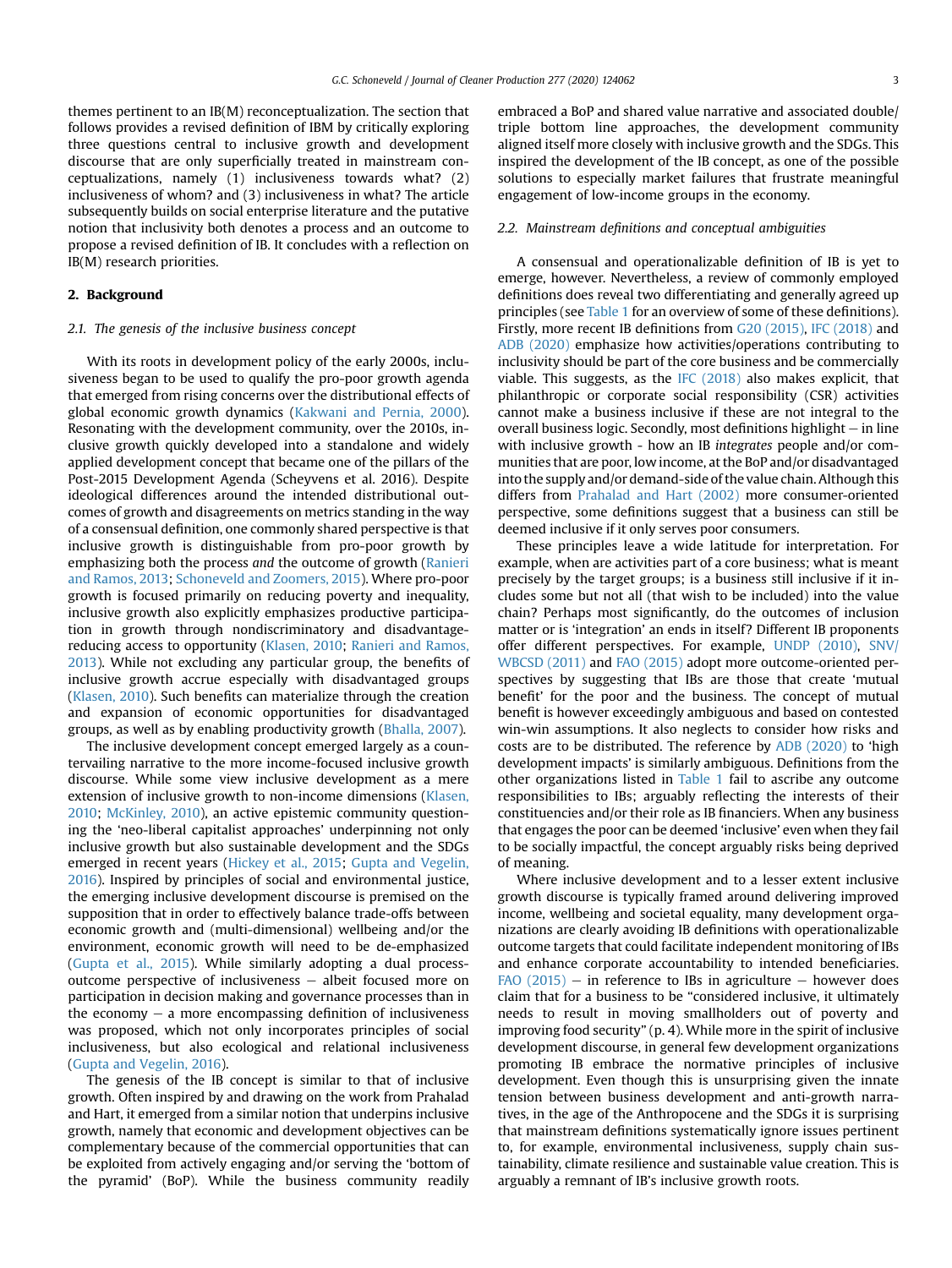<span id="page-3-0"></span>Table 1

| нанны п |                        |
|---------|------------------------|
|         | Common IB definitions. |

| Source                         | Definition                                                                                                                                        |
|--------------------------------|---------------------------------------------------------------------------------------------------------------------------------------------------|
| <b>UNDP (2010)</b>             | Inclusive business models include the poor on the demand side as clients and customers, and on the supply side as employees, producers and        |
|                                | business owners at various points in the value chain. They build bridges between business and the poor for mutual benefit.                        |
| SNV and WBCSD (2011)           | An economically profitable, environmentally and socially responsible entrepreneurial initiative, which integrates low-income communities          |
|                                | in its value chain for the mutual benefit of both the company and the community.                                                                  |
| FAO (2015)                     | Inclusive business models promote the integration of smallholders into markets, with the underlying principle that there are mutual benefits      |
|                                | for poor farmers and the business community.                                                                                                      |
| G20 (2015)                     | Inclusive businesses provide goods, services, and livelihoods on a commercially viable basis, either at scale or scalable, to people at the "base |
|                                | of the economic pyramid," making them part of the value chain of companies' core business as suppliers, distributors, retailers, or customers.    |
| <b>Chamberlain and Anseeuw</b> | An IB is a profit-orientated partnership between a commercial agribusiness and low-income communities or individuals, in which the low-           |
| (2017)                         | income community or individual is integrated in the commercial agricultural supply chain as a supplier of land, produce or value-sharing          |
|                                | employment with a particular aim to develop its beneficiaries.                                                                                    |
| IFC (2018)                     | Inclusive business models are those which integrate low-income consumers, suppliers, retailers or distributors in their core business             |
|                                | operations, on a commercially viable basis. By adopting the models, companies build the capacity of low-income farmers and entrepreneurs;         |
|                                | increase access to finance for suppliers and consumers; create or adapt products to meet local needs and requirements; and develop                |
|                                | innovative distribution approaches to hard-to-reach communities.                                                                                  |
| ADB (2020)                     | A business entity that generates high development impact by (i) improving access to goods and services for the base-of-the-pyramid                |
|                                | population (i.e., low-income people); and/or (ii) providing income and/or employment opportunities to low-income people as producers,             |
|                                | suppliers, distributors, employers, and/or employees. An inclusive business must be commercially viable.                                          |

#### <span id="page-3-2"></span>2.3. The (sustainable) business model perspective

IB proponents and even academics often equate the business with its business model and/or adopt definitions of IBM that are undifferentiable from IB definitions. Because of this conflation, the previous section and [Table 1](#page-3-0) drew on both definitions. A clear conceptual and analytical distinction between a business and its business model is however necessary and urgently needed since what constitutes inclusion in the context of a business entity is different from inclusion in the context of a business model, with the latter offering much needed granularity. While [Teece \(2010\)](#page-12-12) contends that "the concept of a business model has no established theoretical grounding in economics or in business studies" and is similarly subject to inconsistent conceptualization, it has since the 1990s become a topic of considerable critical inquiry and advancement.

A business model is commonly depicted as comprising the building blocks for executing a business strategy and is in itself not a strategy, but rather the product of a strategy [\(Casadesus-Masanell](#page-11-13) [and Ricart, 2010\)](#page-11-13). Sometimes framed as an intermediary construct between strategy and implementation, a business model can simply be seen as a holistic system-level description, conceptual framework or representation of 'how a firm does business' ([Richardson, 2008;](#page-12-13) [Beattie and Smith, 2013](#page-11-14); [Teece, 2010](#page-12-12); [Geissdoerfer et al., 2018](#page-11-15)). Value plays a central role in that [\(Evans](#page-11-16) [et al., 2017;](#page-11-16) [Geissdoerfer et al., 2018](#page-11-15)). Most definitions draw on [Richardson \(2008\)](#page-12-13), who posits that a business model can be understood by three key elements, namely (1) value proposition; (2) value creation and delivery and (3) value capture. Traditionally, the value proposition describes what value is provided to which customers and the basic strategy for attracting these customers and creating a competitive advantage ([Richardson, 2008](#page-12-13); [Bocken et al.,](#page-11-17) [2014](#page-11-17)). The value creation and delivery element in turn details the organization and architecture of the firm and defines the source of competitive advantage and the activities and partnerships that enable it to deliver on the value proposition [\(Richardson, 2008](#page-12-13); [Aagaard, 2018](#page-11-18)). Finally, the value capture element explains how the firm will generate revenues and profits from its value proposition, accounting for its revenue stream, costs structure and growth strategy ([Richardson, 2008](#page-12-13); [Bocken et al., 2014](#page-11-17)).

Given their strong customer and economic value orientation, frameworks such as these have, however, been widely criticized for their narrow conceptualization of value ([Upward and Jones, 2016](#page-12-14); [Evans et al., 2017\)](#page-11-16). While the concept of IBM did not emerge from this, it did give rise to a dynamic body of literature on SBMs. Most definitions offered in this literature adopt more holistic perspectives on value and the firm stakeholders.<sup>1</sup> This has led to a reframing of value as shareholder-oriented profit maximization into one where the natural environment and society are also considered stakeholders in a firm's business model and sources and targets of value creation [\(Hart et al., 2003;](#page-11-19) [Schaltegger et al., 2016](#page-12-9); [Evans et al., 2017;](#page-11-16) [Aagaard, 2018](#page-11-18)). Sustainable value principles (e.g. environmental, social and economic value) are thus fully integrated into all three business model elements. This implies that sustainability is at the heart of the business model's value proposition, sustainable value is created and delivered to stakeholders and is transformed into economic value for the firm and its shareholders ([Aagaard, 2018](#page-11-18); [Geissdoerfer et al., 2018\)](#page-11-15). One well-accepted definition has been proposed by [Schaltegger et al. \(2016\):](#page-12-9) an SBM "helps describing, analyzing, managing, and communicating (i) a company's sustainable value proposition to its customers, and all other stakeholders, (ii) how it creates and delivers this value, (iii) and how it captures economic value while maintaining or regenerating natural, social, and economic capital beyond its organizational boundaries" (p. 6).

The business model literature provides a number of critical insights to further guide the development, analysis and interpretation of business models that integrate sustainable value principles. Firstly, business models function as a tool to gain and effectively exploit a sustainable competitive advantage ([Richardson, 2008](#page-12-13); [Teece, 2010\)](#page-12-12). That implies that they articulate how both tangible and intangible resources and capabilities are leveraged within its value creation and delivery system to ensure a superior long-term position over competitors that cannot be eroded or imitated over time. Secondly, sustaining a competitive advantage and maximizing sustainable value creation demands ongoing SBM innovation. While SBMs can be a vehicle for technological, social and organizational innovation [\(Schaltegger et al., 2012](#page-12-15); [Boons and](#page-11-20) [Lüdeke-Freund, 2013\)](#page-11-20), SBMs themselves need to be continuously adjusted, improved, redesigned and/or re-created to remain legitimate and relevant as political and economic contexts change, societal and environmental needs and demands evolve and new opportunities for creating (further) sustainable value are identified ([Girotra and Netessine, 2013](#page-11-21); [Evans et al., 2017](#page-11-16)). This points to the dynamic nature of especially SBMs.

<span id="page-3-1"></span> $1$  See [Geissdoerfer et al. \(2018\)](#page-11-15) for an overview of different SBM definitions.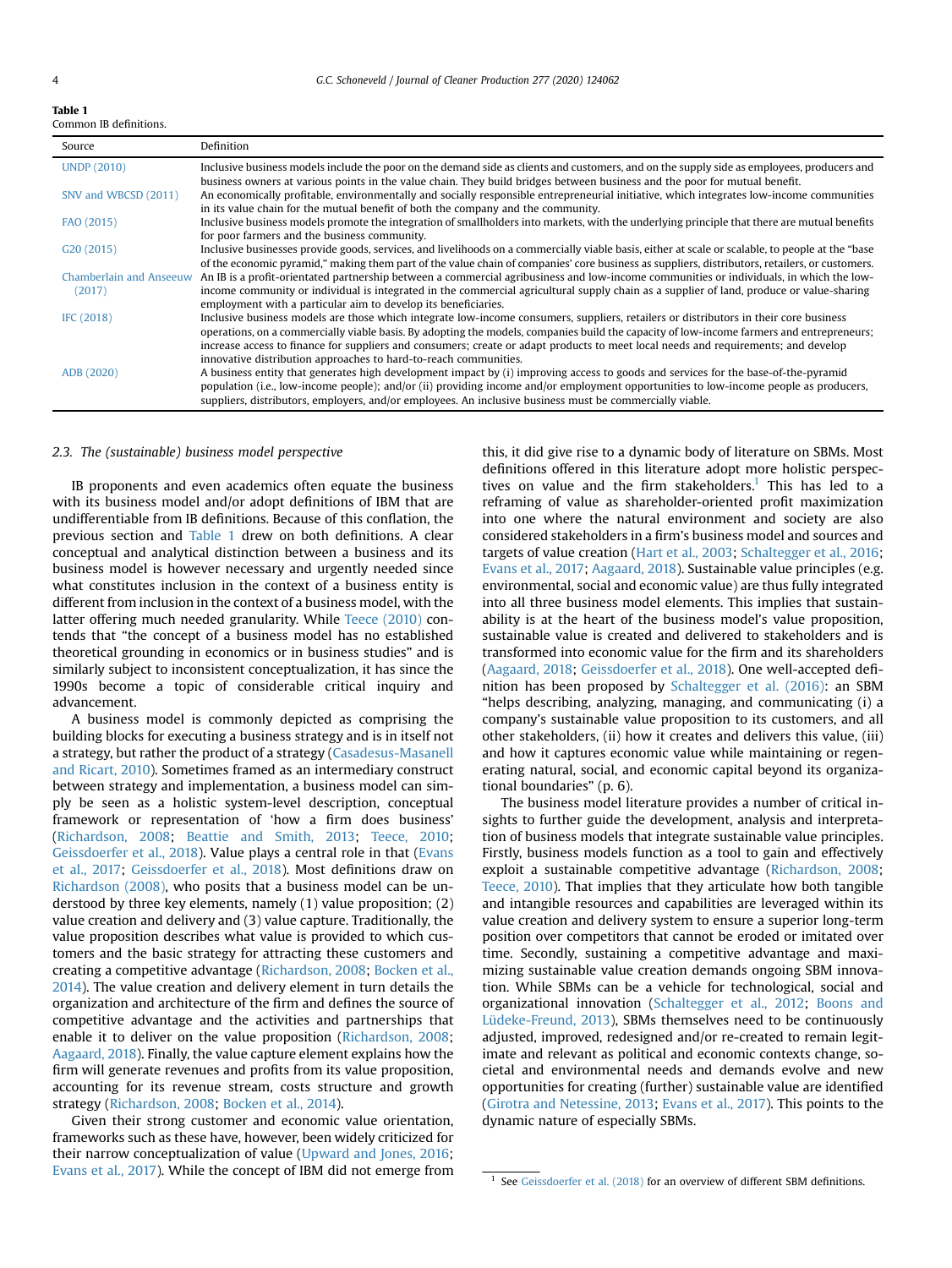Thirdly, the literature on business models, but especially SBMs, emphasize how business models extend beyond the business entity ([Beattie and Smith, 2013](#page-11-14)). For particularly SBMs, the business typically lacks the necessary resources and/or capabilities to create sustainable value alone [\(London and Hart, 2004](#page-11-23)). Impactful SBMs therefore involve multi-stakeholder management, involving both informal and formal forms of collaboration with parties in and outside the value chain (e.g. government, service providers, civil society) around a common goal [\(Bocken et al., 2014](#page-11-17); [Evans et al.,](#page-11-16) [2017](#page-11-16); [Geissdoerfer et al., 2018\)](#page-11-15). Central to most business model conceptualizations is therefore the concept of the 'value network', which can be viewed as the manifestation of the value creation and delivery system. It is often defined as a "set of roles and interactions in which people engage in both tangible and intangible exchanges to achieve economic or social good" [\(Allee, 2008,](#page-11-24) p. 6). Value networks are thus composed of activity-focused relations, with structures and processes, that enable it to leverage the resources and capabilities contained in the network to convert these into value for its stakeholders [\(Richardson, 2008](#page-12-13); [Den Ouden, 2012\)](#page-11-25).

#### 3. The business model of an inclusive business

# 3.1. Inclusive business models as sustainable business models

Existing literature on IBMs typically adopt one of the definitions in [Table 1,](#page-3-0) without critically examining actual business models or questioning conceptual ambiguity and inconsistency. As a result, the concept is widely misused and become to denote something else entirely. For example, [Sopov et al. \(2014\)](#page-12-16) develop a typology of IBMs in agriculture that includes such 'models' as the 'centralized model'. This involves a company providing "support to smallholder production, purchases the crop, and then processes it, closely controlling its quality" (p. 9). [Vermeulen and Cotula \(2010\)](#page-12-17) similarly present contract farming and business joint ventures with farmers as types of IBMs (see also [Kelly, 2015](#page-11-26); [World Bank and](#page-12-18) [UNCTAD \(e.g. using only the latter](#page-12-18)'s acronym)). Ostensibly, they conflate the system of production and supply with the business model. Seemingly, much of the IBM literature uses the concept in the same way. The prevalence of this sort of framing has reduced IBM research to the study of production systems involving smallscale producers; thereby neglecting to operationalize and critically interrogate key business model constructs. Undeniably, a business' value creation and capture system cannot simply be read off from the way it organizes exchanges with small-scale producers.

Moreover, in failing to adequately embed and position IBM discourse in the rich body of literature on SBMs, IBM proponents and researchers limit their ability to communicate across and adopt learnings from other disciplines and develop the necessary empirical evidence base that can support actual business model innovation. Because the emerging SBM field is firmly rooted in the field of strategic management, it is better placed to support innovation in the business community. Furthermore, as will be argued in the following sections, firms that organize production through small-scale producers are not necessarily inclusive, nor are their business models. While including small-scale producers is certainly an important component of an IBM, designing an IBM and leveraging that IBM effectively to become an IB is much more involving. What this involves in practice is a field upon itself, but begins with conceptual clarity.

Critical examination of the SBM literature suggests that an IBM can easily be viewed as a type of SBM; albeit one that - as popularly conceptualized - emphasizes social and de-emphasizes environmental value creation. [Lüdeke-Freund et al. \(2016\),](#page-11-27) drawing on the original conceptualization of [Bocken et al. \(2014\),](#page-11-17) for example, identified nine SBM archetypes, defined by their dominant innovation orientation. These archetypes are grouped into three core impact areas that are the target of innovation, namely environmental, social and economic ([Boons and Lüdeke-Freund, 2013\)](#page-11-20). Depending on the value proposition of the IBM, most if not all IBMs fit within archetypes contained within the latter two groups; specifically, the 'stewardship' and 'repurposing for society and envi-ronment' archetypes.<sup>[2](#page-4-0)</sup> There is therefore a compelling case for consolidating conceptualizations and for the development community and academics to abandon the IBM concept, given its persistent misuse, in favor of SBM or one or more of its archetypes. Since the SBM conceptualization is more encompassing of environmental concerns, doing so is arguably also more in keeping with the demands of the global climate crisis and the SDGs. This is unlikely to gain traction amongst development practitioners and policy makers already fully committed to the IB(M) narrative, however.

Another pathway to deepening the IB(M) discourse and sharpening its analytical focus is by resolving outstanding conceptual ambiguity and building more deliberately on the rich SBM literature. Before offering a new definition, the next three sub-sections first explore three critical questions that should be answered in order to develop a more conceptually delineated definition of IBM. Specifically: (1) inclusiveness towards what; (2) inclusiveness of whom; and (3) inclusiveness in what? Accepting that inclusivity both denotes an outcome and a process, the first question pertains to the IBM 'ends' objective and the latter two to the inclusiveness 'means' objective.

# <span id="page-4-1"></span>3.2. Inclusiveness towards what?

# 3.2.1. Creating value through solutions to neglected problems

In practice, few businesses engaging low-income groups can reasonably be expected to enhance all types of inclusiveness. Instead, they typically aim to provide an utility-enhancing solution that responds to a specific business opportunity associated with a specific neglected problem affecting a specific stakeholder group. Problems that are primarily within the remit of IBMs are generally market failures. By means of illustration, small farmers producing maize who are unable to produce and market sufficient surplus to monetize on their (labor allocated to) cultivation activities due to poor access to improved seeds and fertilizers and high transportation costs to distant markets are confronted by a neglected problem. A business may, for example, consider this an opportunity for value creation and capture by looking to resolve some of the market failures that impact maize farmers (e.g. inadequate availability and access to inputs and markets and imperfect information on pricing). It then designs a business model that involves creating value by collaborating with a local civil society organization to form farmer groups (thereby, perhaps inadvertently, also helping address civil society failures), which it supplies improved seeds and fertilizers on credit. The farmer groups distribute these to its members and bulk their surplus through local collection centers. The business then agrees to collect the surplus and pay a fair market price, after deducting costs of inputs provided. This fairly run-of-the-mill agricultural value creation system thus seeks to improve the incomes of small maize farmers by helping raise

<span id="page-4-0"></span><sup>&</sup>lt;sup>2</sup> Stewardship involves enhancing the long-term wellbeing of business model stakeholders by eliminating value destruction through resource depletion and unequal distribution of income and revenues. This can involve transforming value missed (e.g. due to market imperfections) into value opportunities [\(Lüdeke-Freund](#page-11-27) [et al., 2016,](#page-11-27) p. 52). Repurposing for society and environment can be viewed as an organizational innovation that seeks to overcome value destruction as a result of profit maximization and exploitation of natural and human capital by improving alignment between corporate and societal goals ([Lüdeke-Freund et al., 2016](#page-11-27), p. 54).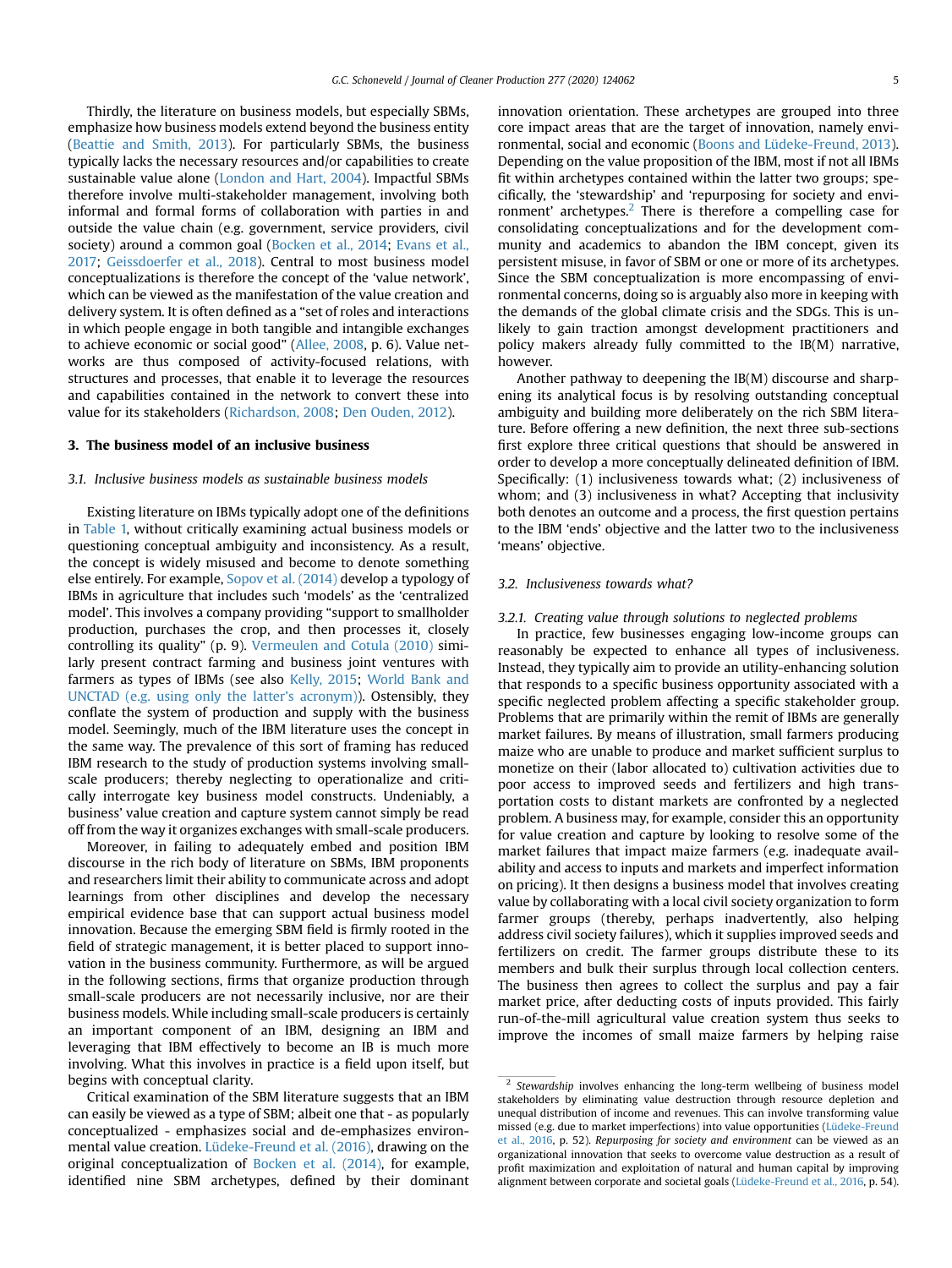smallholder productivity and improve market access. It therefore aims to contribute to some but not all dimensions of social and relational inclusiveness, but few if any dimensions of environmental inclusiveness.

While this aspect of the business model can be regarded as inclusive by providing solutions to neglected problems that generate utility for marginalized groups, at what point does the value the business intends to create for its stakeholders constitute inclusiveness and at what point does it not? This raises an important, but very subjective and normative, question about the required depth and breadth of intended inclusivity outcomes. While the critique that poverty metrics should account for multi-dimensional wellbeing and not be reduced to economic indicators is certainly valid and important, for the purpose of conceptualizing IBMs, care needs to be taken not to impose excessively context-specific, normative and prescriptive boundaries on the concept. This not only inhibits innovation and subjects the concept to relentless debate and changing goalposts, but also risks negating the agency of beneficiaries. As others have shown (e.g. [Donovan and Poole, 2014](#page-11-28); [Schoneveld et al., 2020](#page-12-19)), the manner in which households build their capital base and allocate their resources is variegated and complex. If a business principally aims to create value in the form of improved household income, that rarely means only financial wellbeing is enhanced. Additional income can be used to buy nutritious foods, hire laborers, invest in children's education and pay medical bills, just to name a few. Value creation can thus become a virtuous circle; for example, as improved financial capital contributes to human capital, which in turn can be transformed again into social capital or more financial capital. If a business model seeks to create value in a multitude of different ways, it could lead to what [Garrette and Karnani \(2010\)](#page-11-29) term the 'multiple objectives trap', which could compromise the viability of the business model and force businesses to take on responsibilities they are incapable of bearing. Being too prescriptive in defining what type of utility matters to target groups also risks depriving these groups from choice. Therefore, as long as the IBM intends to be utility-enhancing for target groups and that utility corresponds with neglected problems, it should not matter in what form that utility comes.

# 3.2.2. Unintended consequences

If we were to conceptualize the IBM as a type of SBM that implies that "natural, social, and economic capital in the least be maintained beyond organizational boundaries" [\(Schaltegger et al.,](#page-12-9) [2016](#page-12-9), p. 6). This suggests that an IBM should anticipate and articulate how it intends to respond to unintended outcomes, including introducing, where appropriate, safeguards. While unintended consequences of social actions in complex systems can despite their inevitability be challenging to anticipate, not all unintended consequences are necessarily unanticipatable [\(de Zwart, 2015\)](#page-11-30). This is especially true for direct negative externalities and perverse outcomes associated with business model implementation; some of which the business can anticipate *ex ante* and account for in (initial) business model design. For instance, in the small maize farmer case, the business can anticipate that on certain farms, fertilizer run-off can contribute to pollution of waterbodies. This is a direct externality to solution provisioning, which can be minimized by promoting organic fertilizer use and/or providing targeted trainings on good fertilizer application practices. Similarly, it can be anticipated that some farmers are unable to evaluate fully the utility of participation since they lack the necessary information and foresight to accurately weigh up benefits against risks and opportunity costs [\(Wach, 2012](#page-12-20)). This could result in perverse outcomes as farmers become locked into debt or marketing commitments they are unable or unwilling to fulfill. Information provision and developing appropriate farmer exit options would therefore be appropriate. More difficult to anticipate are the indirect negative externalities that may emerge from business model implementation. For example, households using their additional income to build their asset base may choose to invest in land, thereby exacerbating local land conflicts and pressure on fragile ecosystems, or alternatively spend it on controlled substances. These reflections raise an important question about the limits of entrepreneurial responsibility.

One possible way to differentiate between those unintended consequences for which a business is and is not accountable is by applying the theory of change concept of the 'accountability ceiling' ([Taplin et al., 2013](#page-12-21)). While typically applied to development programming, in articulating how value is created and inputs are transformed into outputs and outcomes, business models are often similarly informed by something akin to a theory of change. Within a theory of change, the accountability ceiling is typically placed at the juncture between an organization's sphere of control and influence and the sphere of interest. Only outcomes arising from within an organization's sphere of control and influence are those it needs to realistically monitor and takes credit for ([Tsui et al., 2014\)](#page-12-22). Direct externalities and perverse outcomes therefore tend to lie within the sphere of control and influence, while indirect externalities within the sphere of interest. The business in the above example can for instance directly control how it provides fertilizers and seeds to farmers (the inputs in its theory of change) and how that translates into improved farmer access to and use of these fertilizers and seeds (the outputs in its theory of change). The business in turn can influence, but not fully control, how that affects productivity and maize revenues (the intermediate intended outcome) and the resultant improvements to household income (the ultimate intended outcome). When unintended consequences arise within this sphere of control and influence, value is destroyed 'along the path to value creation'. Conversely, in the case of unintended consequences arising outside the sphere of control and influence, value is destroyed due to value creation. When value is destroyed along the path to value creation, the ability of the business model to create intended value risks being compromised; especially in the case of perverse outcomes. Moreover, since a business can manipulate its activities along the results chain, it can in the least influence how direct externalities and perverse outcomes play out. In contrast, the business has little control and influence over the unintended consequences that arise because it has created intended value. That is not to say such consequences need not be monitored or corrective actions need not be taken. A business may for example wish to support educational or conservation initiatives, but it should not be considered non-inclusive for not playing the role arguably reserved for public agencies and civil society organizations.

Based on the foregoing reflections, to ensure efficacy and legitimacy, an IBM should demonstrate how the business intends to monitor and manage unintended consequences arising along the path to value creation. This can to varying degrees be established by the external observer. For example, in situations where a business model is being implemented and unintended consequences are observable, the business has had opportunities to respond to both the anticipated and unanticipated. Therefore, whether the business model has articulated such mechanisms or has evolved to address unanticipatables can be ascertained ex post. However, when a business is in the process of designing an IBM or a business model is evaluated at conception for its inclusiveness, only those mechanisms for the anticipatable can be identified. While the state of available evidence should dictate what is realistically anticipatable, some subjectivity is inevitable in such situations. Regardless, in articulating how it intends to create value, a business needs to be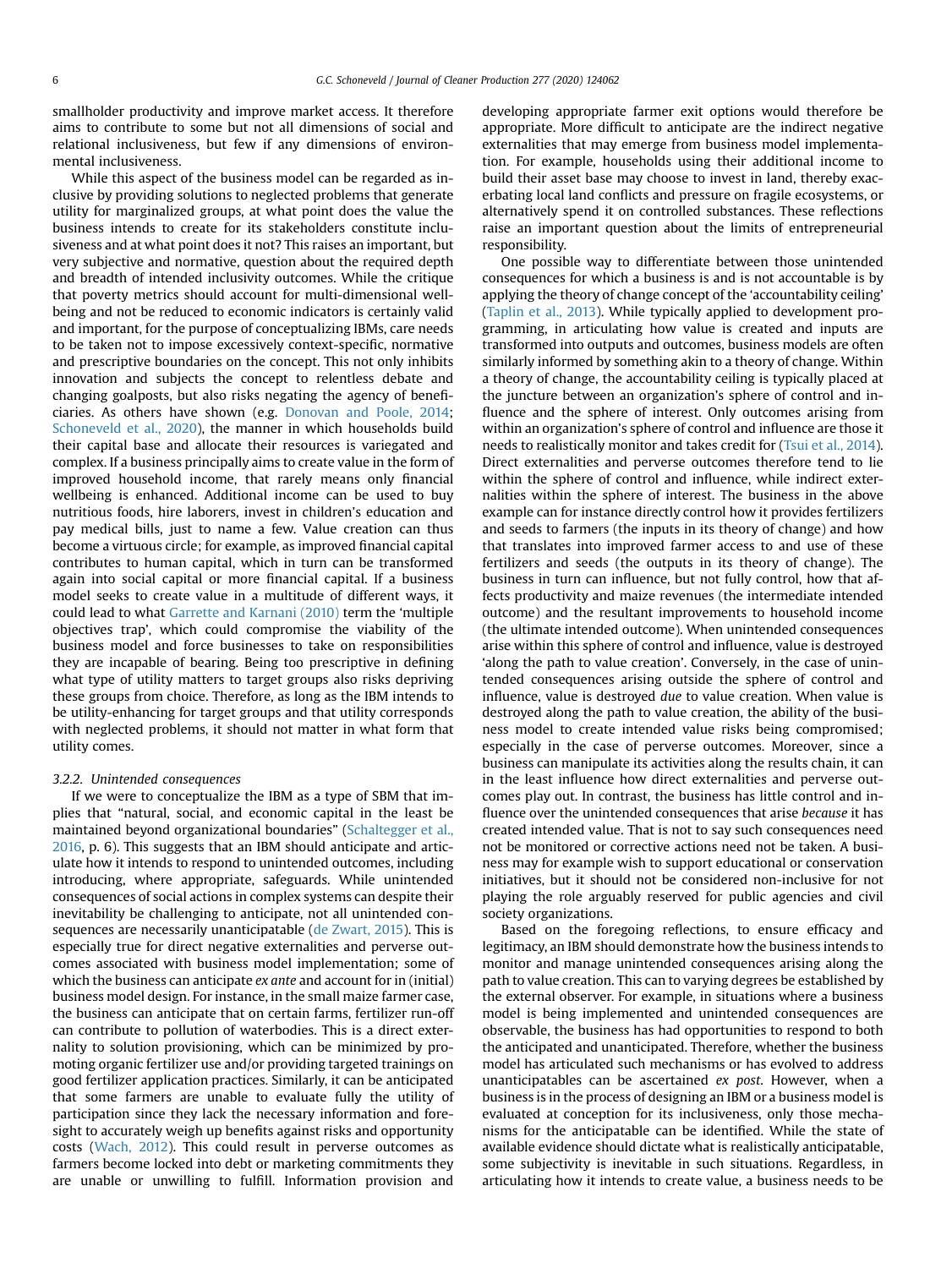informed by a comprehensive theory of change that accounts for anticipatable unintended consequences.

# 3.3. Inclusiveness of whom?

# 3.3.1. Low-income, poor, vulnerable and marginalized groups

While productive engagement of low-income, poor, BoP, vulnerable and/or marginalized groups is central to IB, and also inclusive growth and inclusive development, discourse, these concepts tend to be used interchangeably. Since each has a distinctive meaning, the development community generally offers inconsistent perspectives on who IBs should serve. For example, low-income, poor and BoP groups are often defined in simple economic terms. Most countries and development organizations define poor and low-income populations as those with an income below an absolute subsistence minimum. Globally, a poverty line of \$1.90 per person day, based on purchasing power parity, is commonly used for low income countries and \$3.20 for low to middle income countries. At the national level, governments also often adopt their own national thresholds, using diverse methods. In other countries, relative poverty lines are prioritized; often using a threshold of 50% or 60% the national median income. As a measure of relative deprivation, relative poverty lines are foremost an indicator of equality and social exclusion. In case of the BoP, an absolute threshold of US\$ 8.00 per day, also based on purchasing power parity, is commonly employed [\(IFC, 2007\)](#page-12-23).

Since methods for determining national thresholds differ between and sometimes even within countries, using national or state-specific indicators to identify IBM target groups will result in inconsistent targeting. This risks excluding deprived households in certain contexts from opportunity. Moreover, global thresholds in whichever form are widely criticized for being arbitrary, too low and dependent on flawed purchasing power parity calculations that fail to adequately account for differentiated patterns of expenditure and fluctuations over time ([Pogge and Reddy, 2006\)](#page-12-24). Consequently, similarly deprived households may be considered poor in one country and non-poor in another.

A consensual definition of vulnerable and marginalized groups has proven to be similarly elusive [\(Wrigley and Dawson, 2016\)](#page-12-25). These concepts, often used synonymously, roughly refers to groups whose wellbeing is adversely impacted or at risk as a result of their particular status [\(LeBlanc, 1997](#page-11-31); ibid). While different organizations and legal systems define such groups differently, groups with such a status tend to include youth, women, elderly, disabled, racial, ethnic and religious minorities, migrants, unemployed, prisoners, single parents, homeless, farmers and the poor [\(Chapman and](#page-11-32) [Carbonetti, 2011\)](#page-11-32). Since this list is ever-expanding, "the concept of 'vulnerability' ceases to be useful because if everyone is vulnerable, then no one is" [\(Wrigley and Dawson, 2016,](#page-12-25) p 204). Even though these concepts are still important (e.g. by not homogenizing the 'poor' and reducing poverty merely to monetary indicators), they tend to be too subjectively defined to enable consistent IBM targeting.

# 3.3.2. The utility of the living income concept

A recent concept, which partly accounts for both the depth of experienced deprivation and vulnerability and marginalization is living income. This is defined as "the net annual income required for a household in a particular place to afford a decent standard of living for all members of that household" ([Living Income](#page-11-33) [Community of Practice, 2020](#page-11-33)). Elements of a decent standard of living are closely aligned with the SDGs, including inter alia water, food, education, healthcare and unexpected events. With emphasis on decency and living comfort, a living income sets the bar significantly higher than most of the traditional poverty measures, which

often merely account for subsistence and survival needs. By explicitly considering all members of the household, it also accounts for household-level marginalization and by accounting for unexpected events also vulnerability risks. While the Anker methodology ([Anker and Anker, 2017](#page-11-34)) for assessing living incomes across different contexts has gained widespread acceptance, and the concept is increasingly incorporated into development programming, living income statistics are however yet to become widely available. This limits the applicability of the concept as a targeting device in the short-term. [Minos \(2018\)](#page-12-26) though suggest that adjusted poverty lines, which use national expenditure data to estimate non-food expenses, can be used as suitable proxies in the meantime. Arguably, if target groups of an IBM are unable to systematically cover education fees, medical bills and unexpected events, they are generally confronted by a living income gap. As such, reframing IBMs as those that target households with a living income gap could be a viable and pragmatic compromise less susceptible to conflicting geographic interpretations and methodologies. For the purpose of concision, from here on, households and groups with a living income gap will be referred to simply as 'in-come-constrained'.<sup>[3](#page-6-0)</sup>

#### 3.3.3. Non-discrimination

But is a business model still inclusive if it discriminates between different income-constrained groups? Returning to the maize example, the business may consider imposing eligibility criteria such as a minimum maize acreage to enhance economic viability. Since land poor farmers are likely to be more disadvantaged than land endowed farmers, by exacerbating processes of social exclusion this business model is not in the spirit of inclusive growth. But what if certain income-constrained maize farmers choose not to engage the company on their own accord because they lack the necessary labor resources to devote the additional time that may be required to comply with private standards? Is the business model still inclusive if it fails to develop additional solutions for subgroups that are confronted by labor constraints? Since engagement barriers can be highly diverse and individually determined, if a business is challenged to address these comprehensively the business model risks being rendered unviable. This could then deprive other income-constrained groups from benefitting from the intended solution as insufficient value can be captured to grow or sustain the business. A business may later choose to account for certain structural barriers to participation once sufficient financial bandwidth has been obtained to adapt the business model and reinvest in deepening impacts, but failing to do so should not render the business model non-inclusive. Designing an IBM arguably begins with a value creating solution to a clearly delineated and structurally neglected problem affecting income-constrained groups without sacrificing the ability to capture adequate value or needing to account for voluntary exclusion and differentiated adoption and participation barriers.

#### 3.4. Inclusiveness in what?

Finally, most definitions emphasize that an IB 'integrates' their target groups into the value chain. While inclusive growth discourse in contrast tends to emphasize productive employment, participation or engagement, the fundamental principles of both concepts are similar; namely, that income-constrained groups actively participate in and contribute to economic development,

<span id="page-6-0"></span><sup>&</sup>lt;sup>3</sup> Since a living income gap constrains the ability to achieve a decent standard of living, the term 'income-constrained' captures the instrumental rather than intrinsic value of income.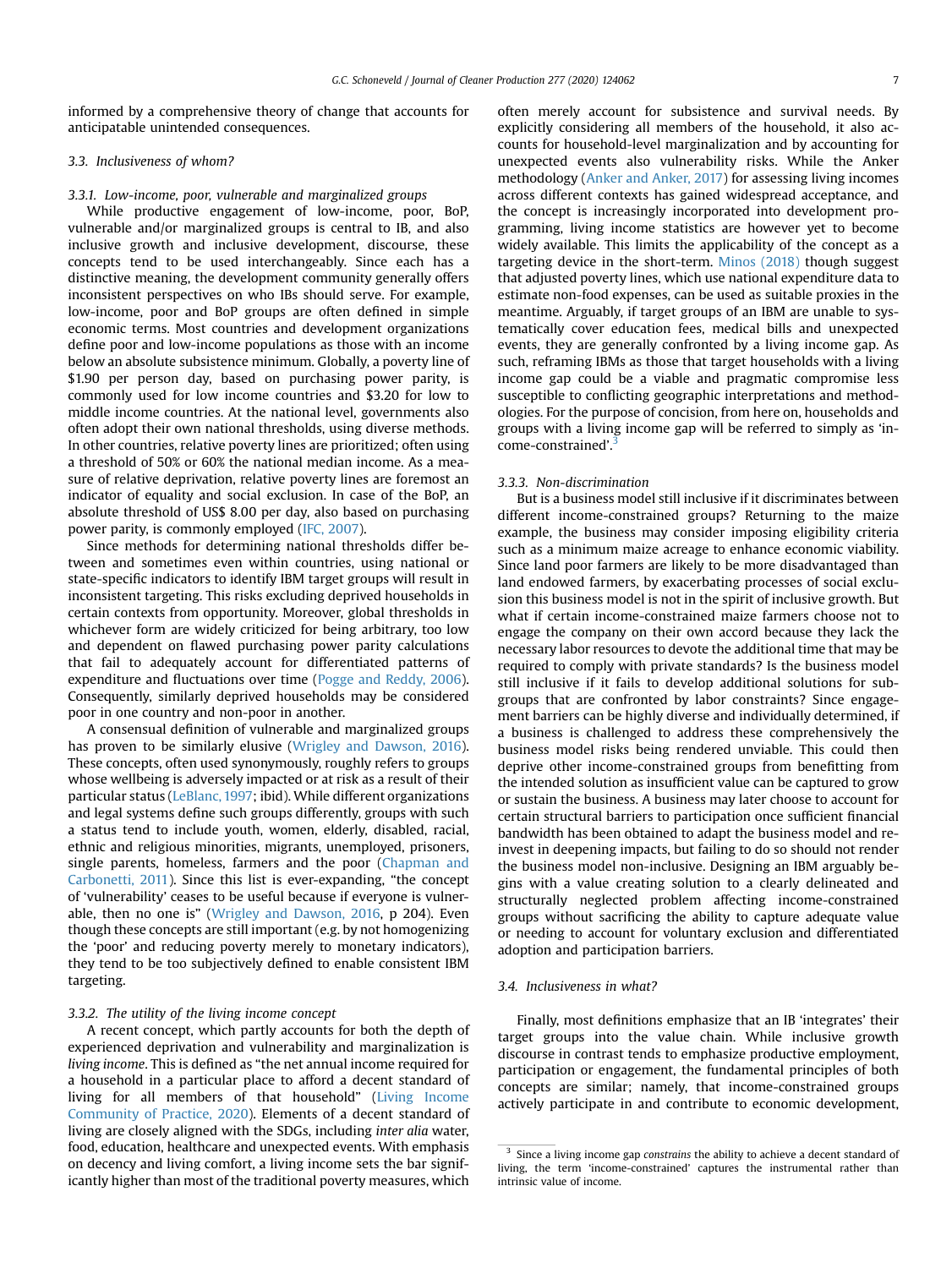rather than merely being beneficiaries [\(Klasen, 2010](#page-11-5)). Productive engagement typically implies performing activities that contribute to producing a good or service [\(Morrow-Howell and Wang, 2013\)](#page-12-27). Similarly, integration into (global) value chains suggests active involvement of income-constrained groups in activities performed to bring a specific product from its conception to its end use [\(Geref](#page-11-35)fi and Lee,  $2012$ ).<sup>[4](#page-7-0)</sup> This includes design, production, marketing, distribution and support to the final consumer. Based on these interpretations, IBMs can be regarded as business models that create value for income-constrained groups by enabling these to perform activities that contribute towards the production of goods or services along one or multiple nodes in a value chain. While largely consistent with cognate IBM conceptualizations, one notable difference deserves to be pointed out. I contend on the basis of the above that productive engagement in value chains does not involve merely targeting income-constrained end consumers, which is not in the spirit of inclusive growth. This is consistent with how [Lüdeke-Freund et al. \(2016\)](#page-11-27) differentiate between a social business model and an IBM; with the former they assert primarily seeking to providing otherwise unavailable good and services to neglected minorities that need them, while in the case of the latter the business model seeks to involve "social target groups as active providers of workforce and products" (p. 60).

#### 3.5. Definition of inclusive business models

Based on this, the following definition of IBM is proposed: "A type of sustainable business model that seeks to productively engage income-constrained groups in the value chain by providing solutions to neglected problems". With respect to the three business model building blocks, this implies that:

- (1) An IBM's value proposition captures what value is created for what types of income-constrained groups through what types of solution offerings, as well as how a competitive advantage is derived from doing so.
- (2) An IBM's value creation and delivery system captures how a business intends to create value. Using a theory of change, an IBM articulates the mechanisms through which value will be created and monitored and the types of partnerships and value network needed to do so effectively. This theory of change explicitly accounts for anticipatable unintended consequences arising along the path to value creation. It furthermore details how primary beneficiaries will be targeted and non-discrimination will be ensured.
- (3) An IBM's value capture system details how the business intends to capture economic value for itself from creating value for its stakeholders. Additionally, it articulates how the economic value captured will be invested in deepening and/or broadening value creation.

# 4. An inclusive business is more than its business model

# 4.1. Is strategic intent enough?

Intuitively, a readily operationalizable definition of an IB would be a business that has developed and is implementing an IBM. The 'inclusion' prefix then alludes to a business' broader strategic intent (e.g. with the IBM being a means not an ends), but makes no judgment about whether that strategic intent in fact enhances inclusiveness on the ground. This facilitates comparative research since the inclusiveness determination can be more easily ascertained ex ante (e.g. by virtue of the IBM rather than the outcomes of implementing a business model, which can only be identified ex post). This is in line with how, for example, [Chamberlain and](#page-11-22) [Anseeuw \(2017\)](#page-11-22) operationalize and G20 and IFC define IB.

Whether such a definition of IB aligns with SBM literature is not immediately clear. Much of the literature on SBMs focuses on (innovation in) the business model and not firm-level sustainability performance, with few concerted attempts to define what constitutes a sustainable business. [Upward and Jones \(2016\)](#page-12-14) do however provide a more outcome-oriented perspective in their definition of 'strongly' sustainable businesses, while [Dyllick and Muff](#page-11-36) 's (2016) more processual definition of sustainable businesses alludes to organizational intent. The rich literature on closely related concepts such as social entrepreneurship and its corollary, the social enterprise, is also rife with competing conceptualizations, being the domain of numerous schools of thought and subject to divergent legal interpretations [\(Dacin et al., 2010](#page-11-37); [Defourny and Nyssens,](#page-11-38) [2010\)](#page-11-38). Most definitions nevertheless emphasize that social entrepreneurs and enterprises differentiate themselves from conventional counterparts through the primacy of the social mission over other organizational objectives ([Defourny and Nyssens, 2017\)](#page-11-39). Consequently, the concept is principally bounded by agents' intent. One notable exception is [Martin and Osberg \(2007\)](#page-11-0), who view social entrepreneurship as an "ex post term, because entrepreneurial activities require a passage of time before their true impact is evident" (p. 30). [Defourny and Nyssens \(2017\)](#page-11-39) also insinuate that characterizing an enterprise as social ex ante can be problematic. Whether an enterprise complies with the differentiating quality of a social enterprise (e.g. the primacy of the social mission) cannot be established without critically interrogating its practices first ([Defourny and Nyssens, 2017\)](#page-11-39), especially in for-profit enterprises without profit distribution restrictions and/or participatory governance structures.

Furthermore, an inclusiveness determination based purely on a firm's business model does a disservice to the development discourse from which IB(M) emanated. Notwithstanding the disparate ideologies between inclusive development and inclusive growth, both view inclusivity as a process and an outcome. Merely adopting a business model that aims to integrate incomeconstrained groups into a company's supply chain does not necessarily translate into positive outcomes. Inclusion may result in adverse incorporation when individual agency is constrained and new dependency structures emerge, thereby not only depriving income-constrained groups from material gain, but potentially exacerbating poverty, vulnerability and indebtedness [\(McCarthy,](#page-11-40) [2010;](#page-11-40) [Oya, 2012](#page-12-28)). In process-oriented framings of IBs, a business that results in adverse incorporation would still be considered inclusive simply by having developed an IBM. Conversely, IB risks becoming the domain of the plenty and deprived of meaning if only an enterprise's outcomes are considered. Without paying heed to processes and the presence of an IBM, almost every enterprise that helps raise the incomes of income-constrained groups by simply buying from or employing them can be considered inclusive. In sectors such as oil palm and sugarcane, for example, many companies buy produce from smallholders not because they expressly seek to provide utility to smallholders, but because they are mandated by law, confronted by land constraints that inhibit corporate plantation expansion and/or are operating processing facilities below installed capacity. Their primary objective is not to create value for income-constrained groups, but rather to expand their supply base (or access cheap labor). By not having developed an IBM, such companies are unlikely to invest in deepening their

<span id="page-7-0"></span> $\frac{4}{4}$  The term 'integration' commonly used in IB(M) definitions is however purposefully avoided going forward. In business management, integration is often associated with loss of autonomy (e.g. in the context of horizontal and vertical integration) and subject to different disciplinary interpretations.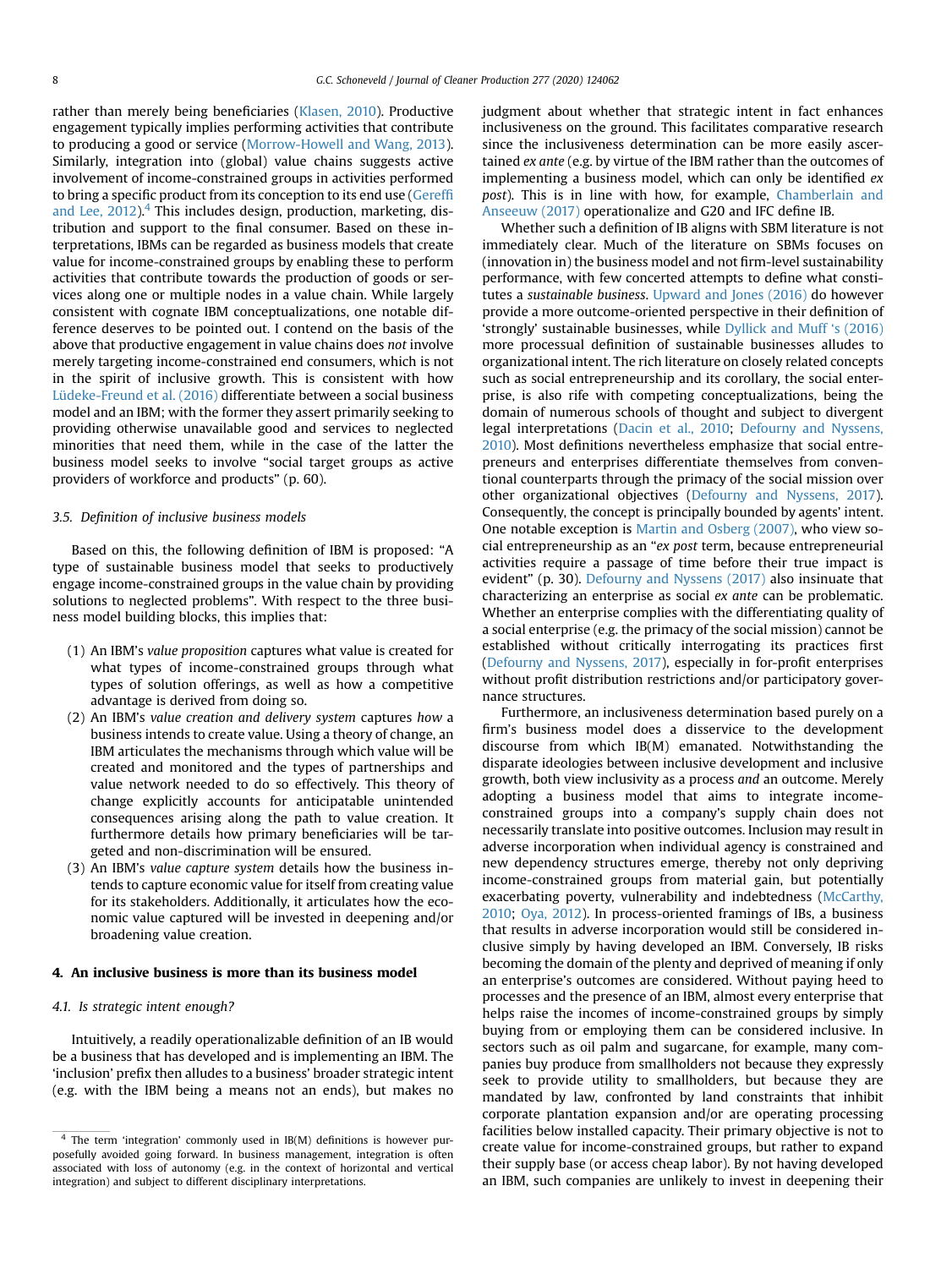societal contributions, adopt fair pricing policies and sacrifice their bottom line when disruptions occur. In case of the latter, associated costs then threaten to be transferred to small-scale producers.

Based on this, there are compelling reasons to consider both processes and outcomes in an IB definition. In the next three subsections, I will explore this further by asking, firstly, if an IB - like a social enterprise  $-$  should also prioritize a social mission given the risk of cannibalizing value creation if value capture motives predominate? Secondly, if the outcomes should also be considered, at what point does the value created translate into inclusiveness and should the value destroyed also be considered? Thirdly, seeing how value creation is central to an IB's IBM, does an IB then necessarily need to be 'profitable' as many IB conceptualizations suggest?

# 4.2. The primacy of value creation

In much of the social entrepreneurship and social enterprise literature the prefix 'social' principally refers to prioritization of social value over economic value. Some critics however contend that this dichotomy poses both methodological and theoretical problems since social value is more intangible and not per se in competition with economic value ([Santos, 2012;](#page-12-29) [Blount and](#page-11-41) [Nunley, 2014](#page-11-41)). [Santos \(2012\)](#page-12-29) argues that "all economic value creation is inherently social in the sense that actions that create economic value also improve society's welfare through a better allocation of resources" (p. 337). He instead argues that trade-offs are more likely to occur between value creation and value capture (see also [Howell et al., 2018\)](#page-11-42). Prioritization of the latter inevitably drives the development of profit-maximizing activities, which over time could erode its capacity to sustain intended value creation ([Santos, 2012](#page-12-29)).

So-called mission drifts amongst social enterprises are also widespread when the organizational mission is insufficiently institutionalized and the organizational mandate is not fully reflected in the business model [\(Ramus and Vaccaro, 2017](#page-12-30)). Critical literature on the triple bottom line and hybrid organizations is similarly replete with examples of businesses confronted by a multitude of different tensions and contradictory demands when attempting to equitably balance social, environmental and economic goals [\(van der Byl and Slawinski, 2015](#page-12-31)). Goal incompatibility could lead to internal frictions amongst different goal adherents and with different business model stakeholders, thereby not only producing governance and legitimacy challenges, but also threatening the very survival of the organization [\(Battilana and Lee, 2014;](#page-11-43) [Lashitew et al., 2018\)](#page-11-44). To prevent such risks from playing out, a business entity requires amongst others an indisputable missiondriven identity ([Lashitew et al., 2018](#page-11-44)), which begins with the business model.<sup>[5](#page-8-0)</sup> Prioritization of stakeholder over shareholder interests is also widely considered to be a defining characteristic of SBMs ([Evans et al., 2017\)](#page-11-16).

This suggests that an IB can only be enduringly inclusive if value creation is maximized by only capturing enough value to sustain itself or if if profits are largely reinvested into deepening or broadening value creation. Because this conceptualization of IB is consistent with most conceptualizations of the social enterprise, an IB can then be positioned within those scholarly debates. This is also consistent with [Michelini and Fiorentino \(2012\)](#page-12-32), who similarly conceptualize IBs as types of social enterprises.

## 4.3. Value created and destroyed along the path to value creation

As discussed in Section [3.2](#page-4-1), some form of theory of change should guide how a business entity intends to create value and monitor and manage unintended consequences that arise along the path to value creation. In the case of intended value creation, a business with an IBM deserves  $-$  like most development programs and public policies - to be evaluated at a minimum against the outcome indicators detailed in their theory of change. In the maize example, the business may be considered inclusive if it in fact manages to raise the incomes of income-constrained groups on aggregate without producing further direct externalities. While the expectation of Pareto improvement can be considered appropriate to an IB, whether a net gain without causing any losses can realistically be expected of businesses seeking to provide solutions to problems within complex systems is debatable. Care needs to be taken not to measure businesses and development interventions with different yardsticks. Net value creation that is principally achieved by successfully creating intended value for incomeconstrained groups illustrates that the IBM the business has developed can create the value it envisioned. If no losers are tolerated as the Pareto criterion contends, like public policies and development interventions [\(Layard and Glaister, 1994;](#page-11-45) [Pearce,](#page-12-33) [2016\)](#page-12-33), few if any businesses that endeavor to be inclusive can ever be justified.

That said, the cost-benefit analyses commonly employed in effectiveness evaluations, do account for (certain) costs. While it is beyond the scope of this article to provide a critical review of cost-benefit analysis (approaches) and their underlying social welfare functions (see instead [Pearce, 2016;](#page-12-33) [Palenberg, 2011\)](#page-12-34), cost-benefit analyses can despite their shortcomings provide valuable, albeit not definitive, insights into how the value created by an IB is offset against the value destroyed and whether creation of intended value also translates into net value. Admittedly a topic for further intellectual advancement, for the purpose of determining whether a business is genuinely inclusive, the proposed accountability ceiling discussed in Section [3.2](#page-4-1) could help delineate the scope of a cost-benefit analysis by enabling identification of the types of externalities and perverse outcomes that at a minimum need to be accounted for. This implies that the types of costs that need to be considered are those that emanate from within the business model, which includes perverse outcomes and direct negative externalities, but not indirect negative externalities. By implication, benefits should be bounded in a similar way. A business can therefore take credit for positive outcomes arising from outputs and/or intermediate outcomes, but not those outside the sphere of control and influence. An example of the former could be improvements to food security as a result of productivity enhancements, while an example of the latter could be improvement to school attendance rates due to income increases.

Hypothetically, a business with an IBM could create net value without creating intended value. This unintended value may be created for income-unconstrained groups or alternatively within other domains (e.g. environment). When created within other domains, a business cannot be considered an IB, but may be considered a sustainable business instead. This suggests that any type of cost-benefit analysis that seeks to assess whether a business is inclusive needs to consider whether net value is in fact created for intended income-constrained beneficiaries. Where net value created for intended beneficiaries does not come in the form of intended value  $-$  for example by improving food security and not household income  $-$  the business may need to adapt its IBM and theory of change.

<span id="page-8-0"></span> $5$  It does not however end with the business model. Whether a business genuinely prioritizes value creation can only realistically be assessed ex post, after interrogating practices ([Defourny and Nyssens, 2017](#page-11-39)). The primacy of value creation cannot be a defining quality of an IBM, but only of the IB.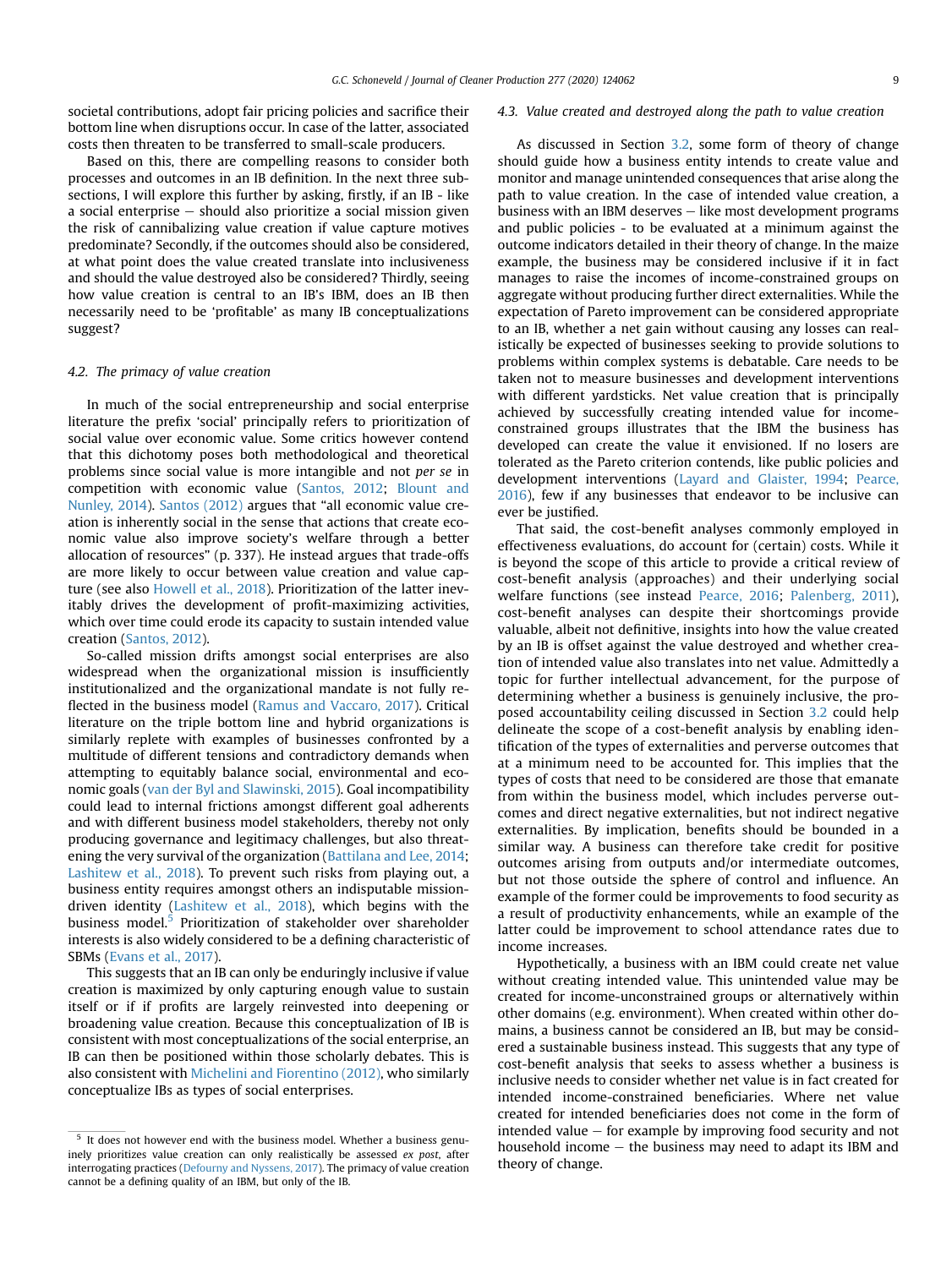# 4.4. Profitability versus self-sustainability

Many IB definitions emphasize the importance of commercial viability and 'profit-orientation' in order to distinguish an IB as a business for development from philanthropic organizations that rely on external assistance to sustain operations. Such qualifications do not, however, fully capture those businesses that prioritize value creation over value capture. In common use, commercial viability is often equated to profitability. Yet, social enterprises are not necessarily profitable. Many can also merely be financially selfsustainable ([Yunus et al., 2010](#page-12-35)). Self-sustainability implies that costs are fully recovered and investors are able to recuperate their investment (ibid). If we accept that IBs can also merely be selfsustainable, the IB can - like other types of social enterprises  $$ then take on any organizational form on the business spectrum, from for-profit corporations to non-profit and public sector enterprises and cooperatives ([Dees, 1998](#page-11-46); [Defourny and Nyssens, 2017\)](#page-11-39), provided these are self-sustaining. While non-profit and public sector enterprises are more likely to depend on development or public funding to sustain operations in the long run, there are ample cases where such enterprises have become self-sustainable; often, using seed capital from public or development funding sources to start the business until it becomes self-sustainable and is no longer dependent on grants. In emerging and frontier markets, even for-profit enterprises are increasing making use of development and public financing; for example, through blended finance and catalytic funding facilities that aim to mobilize private investment in high-risk and socially or environmental impactful sectors and geographies.

While for-profit enterprises principally seek to enhance shareholder value, for some enterprises, profits are the means and the social mission the ends [\(Lüdeke-Freund et al., 2016](#page-11-27)). Some profitmaximizing corporations are also known to establish separate self-sustainable business entities with a value creation emphasis, which may or may not be part of their CSR strategies. Since such business entities can be(come) self-sustaining and equally impactful, there is little reason to exclude these on the basis of their CSR origins, as some IB proponents contend.

# 4.5. Definition of inclusive business

Based on this, I propose the following definition of an IB: "Any type of self-sustaining business entity with an IBM that creates net value for income-constrained groups". In order to become a genuine IB a business has to ensure:

- (1) Its value creating activities and partnerships are fully captured and informed by its IBM.
- (2) The net value that is created for income-constrained groups is not offset against the value destroyed along the path to value creation.
- (3) The value that is captured by the business enables it to sustain operations without charitable contributions.
- (4) The majority of economic surplus is reinvested into broadening and/or deepening value creation.

In contrast to previous conceptualizations, this conceptualization places the IBM at the heart of the IB, thus ensuring that the inclusivity mission is part and parcel of how an IB does business. This definition also departs from many existing definitions by emphasizing the primacy of value creation objectives and by adopting a dual process-outcome perspective.

#### 5. Discussion: towards a research agenda

This article sought to develop a clearer distinction between and more readily operationalizable and unambiguous conceptualization of IB and IBM. While seeking to contribute to a conceptual foundation that encourages and channels further theoretical and empirical inquiry, this article has not however treated all relevant IB(M) themes with equal rigor. Grounded theory development is still certainly needed. This discussion proposes a number of themes that could inform the development of an IB(M) research agenda for such purposes. Firstly, the conceptualization of IB(M) did not explore how value can be created in significant detail, beyond productively engaging income-constrained groups in the value chain and creating value by developing solutions to neglecting problems. Businesses and development practitioners challenged to develop and/or promote impactful IBs, however, often lack the knowledge needed to effectively engage in and support business model innovation. An empirical evidence base on the value creation mechanisms commonly employed by successful IBs could particularly inform such efforts. Secondly, as discussed in Section [2.3,](#page-3-2) partnerships and value networks are integral to SBMs. In order to create value effectively, resources and capabilities beyond the firm often need to be leveraged. Since the IBM and IB conceptualization offered here is firm-centric, the role of partnerships, given their importance to developing and implementing IBMs, deserves to be further problematized. Thirdly, by defining an IBM as a type of SBM, more attention also deserves to be paid to the interplay between social and environmental value creation. Even though this article frames environmental outcomes as externalities that need to be proactively managed, the relationship between social and environmental value is not necessarily antagonistic. An expanded understanding of how IBs can synergistically pursue social and environmental value creation goals can enable the types of business model innovation needed to better leverage IBs transformative potential. The following sub-sections explore these research themes further.

# 5.1. Value creation mechanisms

Existing IB(M) literature has begun to tentatively explore value creation mechanisms; albeit often implicitly. [Vermeulen and Cotula](#page-12-17) [\(2010\)](#page-12-17), for example, suggest that "inclusiveness [can be] measured by how ownership, voice, risk and reward are shared between the business partners" (p. 29). [German et al. \(2018\)](#page-11-47) in turn propose five IB pillars: (1) effective arrangements for voice and representation; (2) inclusive and fair value chain relations; (3) respect for land rights and inclusive tenure arrangements; (4) employment creation and respect for labor rights; and (5) contribution to food security. Even though the taxonomy from [Vermeulen and Cotula \(2010\)](#page-12-17) intends to help 'measure' inclusiveness, both contributions are largely processual rather than outcome perspectives of inclusiveness. For example, if a business ensures income-constrained groups have voice, are business co-owners and are paid fair prices that contributes, but does not automatically equate to, a better standard of living. As such, they are not especially useful metrics for undertaking effectiveness evaluations, which, as argued in previous sections, deserves to be parameterized in accordance with a theory of change and not by prescription. Such principles should instead be viewed as inputs or outputs of a theory of change; in other words, the causal mechanisms or pathways through which outcomes are realized. For example, by having better representation structures in place that improve the collective capacities of incomeconstrained groups, the business and its partners are better placed to develop adaptive capabilities that can contribute to fine-tuning its business model over time and remain responsive to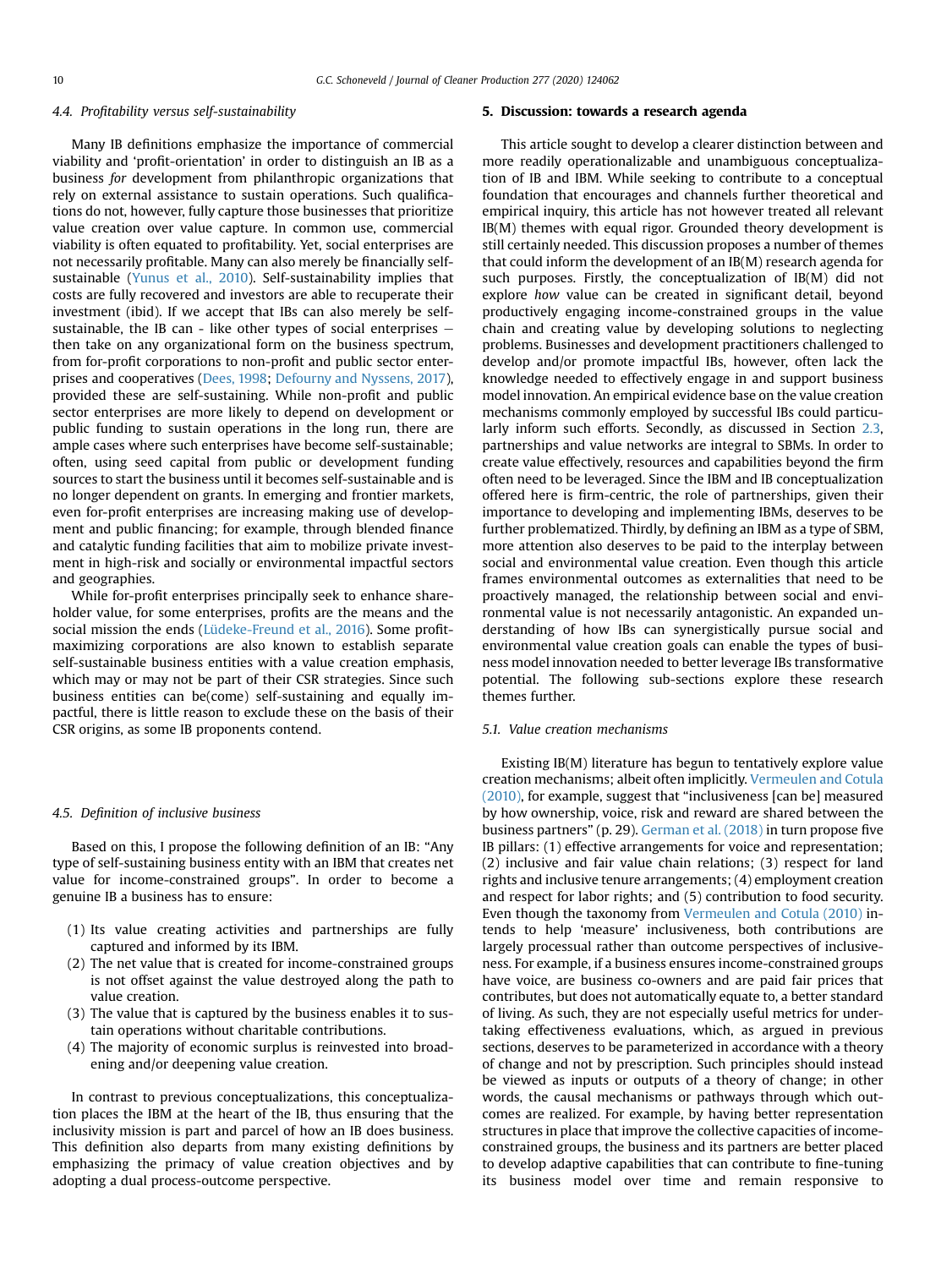beneficiary needs and interests. [Chamberlain and Anseeuw \(2017\)](#page-11-22) highlight a number of other mechanisms employed by 'IBs' to create and capture value such as supply and management contracts, mentorship and equity sharing, while [Schoneveld and Weng](#page-12-36) [\(2020\)](#page-12-36) in turn demonstrate the importance of intangible exchanges of knowledge and information and credit provisioning (terms).

These mechanisms deserve to be more explicitly explored in future research. Where IBMs are challenging to replicate since these are constantly evolving and the product of specific organizational, sectoral, political, social and geographic contexts, and as a source of competitive advantage difficult to unpack comprehensively, mechanisms employed within value networks to create value for income-constrained groups in contrast can be more readily observed, evaluated and reproduced [\(Schoneveld and](#page-12-36) [Weng, 2020](#page-12-36)). A better understanding of these mechanisms will not only support grounded theory development (e.g. on viable pathways to value creation and business model innovation), but also enables development of tools and frameworks that can contribute towards more impactful IBs in practice. As a nascent field of theoretical and empirical inquiry, methodological approaches building on pre-defined principles or categories that lack empirical grounding are unlikely to yield many novel insights. Inductive approaches that begin by asking what value is created, destroyed and captured before interrogating the underlying casual mechanisms and enabling conditions are in contrast better suited to building the type of evidence base that can inform both theory and practice ([Schoneveld and Weng, 2020](#page-12-36)).

## 5.2. Value co-creation and innovation through partnerships

While partnerships are an important mechanism for creating value for income-constrained groups, preventing or addressing value destruction and capturing value, value also needs to be created for partners [\(Den Ouden, 2012](#page-11-25); [Evans et al., 2017\)](#page-11-16) to prevent conflict, build legitimacy and safeguard against goal incompatibility. Divergent or competing interests amongst stakeholders in the value networks may produce tensions, especially when accommodating such interests involves compromise, trade-offs and threatens to undermine the business' ability to deliver on its value proposition. Given the importance of multistakeholder management and the risks associated with ineffective conflict resolution, an improved evidence base on different strategies employed and capabilities and resources required to create value for and manage tensions between different stakeholders in a value network can contribute towards various IB scaling efforts.

A related research theme may involve interrogating how and under what conditions value creation for partners produces knockon effects. Hypothetically, creating value for public actors or civil society organizations could help ameliorate (or alternatively exacerbate) government and civil society failures, respectively, by building capacity and/or generating supplementary sources of income. In such situations, an IB contributes to addressing other root causes of inequality and poverty, though evidence on this remains scarce.

Partnerships also play an important role in developing the type of adaptive capabilities that enable business model innovation; for example, to remain effective, legitimate and relevant within the changing and unstable contexts in which IBMs are typically employed. Multi-stakeholder processes can contribute to collaborative learning, joint ideation and problem solving and building the types of reflexive attitudes and trust-based relations that facilitate (business model) innovation [\(Jaakkola and Hakanen, 2013;](#page-11-48) [Reypens](#page-12-37) [et al., 2016](#page-12-37)). Where much of the SBM literature examines partners through a value creation lens (e.g. as beneficiaries of value creation), few SBM scholars to date have characterized and problematized SBM partners and value networks as a locus of innovation; despite significant treatment of the topic in literature on value co-creation and innovation networks. Exploring how and under what conditions different stakeholders (can) contribute to business model innovation could help generate the type of empirical evidence needed to provide guidance to the development of more impactful and participatory business models.

# 5.3. Creating social and environmental value

The relationship between environmental value and social/economic value is often mutual constitutive for, especially rural, incomeconstrained groups. Livelihoods of income-constrained groups are especially vulnerable to environmental degradation and climate change, for example [\(Morton, 2007\)](#page-12-38). Since income-constrained producers in primary sectors often adopt environmentally unsustainable practices, they too are also an important part of the solution [\(Cohn](#page-11-49) [et al., 2017](#page-11-49)). Although SBMs do not necessarily need to create value for society and the environment, as the SBM archetypes of [Bocken](#page-11-17) [et al. \(2014\)](#page-11-17) and [Lüdeke-Freund et al. \(2016\)](#page-11-27) illustrate, environmental upgrading of the production activities of income-constrained groups could be at the heart of an IBM's theory of change. In particular, environmental value creation can be an important pathway to creating social and economic value. For example, access to new premium markets could be enhanced when IBs facilitate small-scale producer compliance with downstream environmental standards and commitments (e.g. zero-deforestation). Because small-scale producers are increasingly alienated from international markets due to compliance barriers [\(Schoneveld et al., 2019\)](#page-12-39), IBs can help transform exclusionary regulatory innovations into value capture opportunities for beneficiaries. Small-scale producers can also become more resilient to shocks, productive and profitable when IB solutions involve transfer of climate smart or resource-saving technologies and knowledge. IBMs that seek to create value in such ways are better placed to respond to myriad SDGs. Furthermore, IBMs that also seek to create environmental value are integral to designing durable solutions beneficial to income-constrained households and an important pathway to reducing negative environmental externalities.More empirical evidence on theimplementation (challenges) of IBMs that incorporate environmental goals into their value proposition could help better leverage IBMs as tools for delivering on global and national climate change mitigation and adaptation and conservation objectives.

# 6. Conclusion

This article responds to a need to critically examine and develop more univocal definitions for two widely (mis)used concepts in contemporary development discourse: IBM and IB. The proposed definitions depart considerably from those commonly used in the development (studies) community. The IBM definition proposed, for example, focuses on the productive engagement of incomeconstrained groups instead of the 'poor', value creation through solutions to neglected problems and responsibilities towards perverse outcome and direct negative externalities. An IB in turn is defined as a self-sustainable business entity, rather than a forprofit, that not only needs to have the right intentions, but also needs to demonstrate their ability to create net value for incomeconstrained groups. This article also argues that IBs necessarily prioritize value creation over value capture. Drawing on theory of change logic, the proposed definitions furthermore seeks to sketch the contours of entrepreneurial responsibility, placing outcomes that emerge 'along the path to value creation' within the so-called accountability ceiling.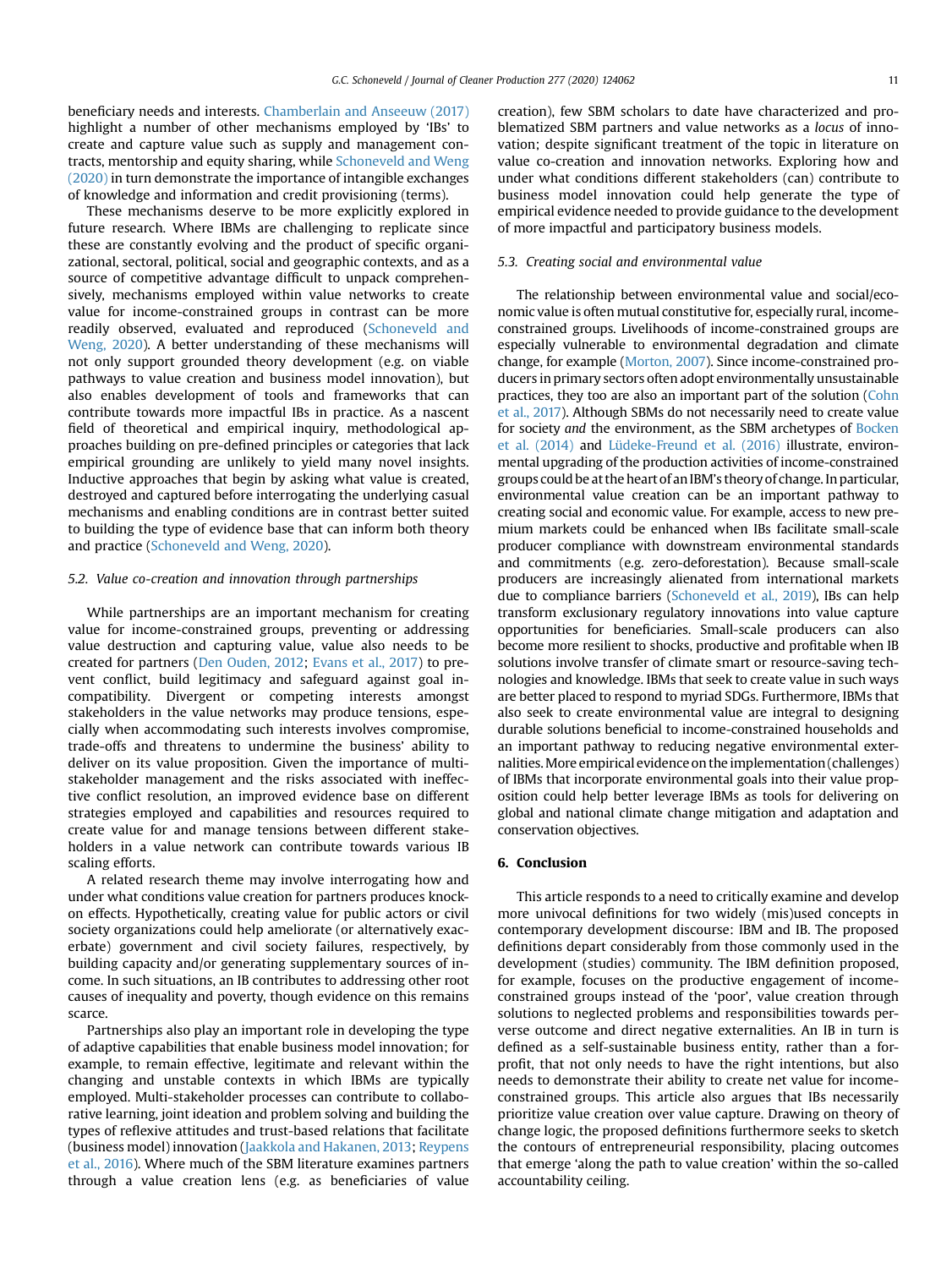As the first concerted attempt to critically examine and delineate the IB and IBM concepts, this article highlights the unchallenged definitional ambiguities that stand in the way of theoretical and empirical advancement. By drawing in particular on literature on SBMs and social enterprise, it sought to establish a conceptual foundation that inspires intellectual debate, informs methods development and facilitates the type of empirical inquiry that can contribute towards improved theoretical grounding. Through these more conceptually bounded definitions, this article offers analytical focus to empirical research on IB(M)s and encourages scholarly and policy discourse that is less susceptible to divergent, normative and subjective readings of the terms. By framing IBMs as types of SBMs and IBs as a type of social enterprise, IB(M)s can also be better positioned within and draw valuable insights from more theoretically advanced fields of knowledge.

In defining an IB by the process employed and the outcomes achieved, this article does challenge and hopefully inspires SBM scholars to address ambiguities around the definition of sustainable business. Furthermore, the proposed delineation of entrepreneurial responsibility is equally pertinent to the design of SBMs. Despite its significant practical relevance, this theme remains surprisingly underexplored in SBM literature. Finally, by proposing clear benchmarks against which businesses can be assessed in order to be deemed inclusive (or sustainable), this conceptualization enables businesses and development stakeholders to articulate and bound the theories of change that can inform the design and monitoring of SBMs.

# Declaration of competing interest

The authors declare that they have no known competing financial interests or personal relationships that could have appeared to influence the work reported in this paper.

# Acknowledgements

This work was funded by the European Commission and the CGIAR Research Program on Forests, Trees and Agroforestry (CRP-FTA) led by the Center for International Forestry Research (CIFOR) in partnership with Bioversity International, CATIE, CIRAD, ICRAF, INBAR and TBI. Three anonymous reviewers provided valuable feedback on the manuscript.

## References

- <span id="page-11-18"></span>[Aagaard, A., 2018. Sustainable Business Models: Innovation, Implementation and](http://refhub.elsevier.com/S0959-6526(20)34107-X/sref1) [Success. Palgrave Macmillan, Cham.](http://refhub.elsevier.com/S0959-6526(20)34107-X/sref1)
- <span id="page-11-24"></span>[Allee, V., 2008. Value network analysis and value conversion of tangible and](http://refhub.elsevier.com/S0959-6526(20)34107-X/sref2) intangible assets. J. Intellect. Cap.  $9(1)$ , 5-[24.](http://refhub.elsevier.com/S0959-6526(20)34107-X/sref2)
- <span id="page-11-34"></span>[Anker, R., Anker, M., 2017. Living Wages Around the World: Manual for Measure](http://refhub.elsevier.com/S0959-6526(20)34107-X/sref3)[ment. Edward Elgar Publishing, Cheltenham](http://refhub.elsevier.com/S0959-6526(20)34107-X/sref3).
- <span id="page-11-2"></span>Asian Development Bank [ADB], 2020. Inclusive Business. Available at: [https://](https://www.adb.org/themes/social-development/inclusive-business) [www.adb.org/themes/social-development/inclusive-business](https://www.adb.org/themes/social-development/inclusive-business). (Accessed 9 March 2019).
- <span id="page-11-43"></span>[Battilana, J., Lee, M., 2014. Advancing research on hybrid organizing: insights from](http://refhub.elsevier.com/S0959-6526(20)34107-X/sref5)
- <span id="page-11-14"></span>the study of social enterprises. Acad. Manag. Ann. i  $(1)$ , 397 $-441$ .<br>[Beattie, V., Smith, S., 2013. Value creation and business models: refocusing the](http://refhub.elsevier.com/S0959-6526(20)34107-X/sref6) intellectual capital debate. Br. Account. Rev.  $45$  (4),  $243-254$ .
- <span id="page-11-7"></span>[Bhalla, S., 2007. Inclusive growth? Focus on employment. Social Scientist 35 \(7/8\),](http://refhub.elsevier.com/S0959-6526(20)34107-X/sref7)  $24 - 43$  $24 - 43$
- <span id="page-11-41"></span>[Blount, J., Nunley, P., 2014. What is a](http://refhub.elsevier.com/S0959-6526(20)34107-X/sref8) "social" business and why does the answer [matter? Brooklyn Journal of Corporate, Financial](http://refhub.elsevier.com/S0959-6526(20)34107-X/sref8) & [Commercial Law 8 \(2\),](http://refhub.elsevier.com/S0959-6526(20)34107-X/sref8)  $278 - 316$  $278 - 316$
- <span id="page-11-17"></span>[Bocken, N., et al., 2014. A literature and practice review to develop sustainable](http://refhub.elsevier.com/S0959-6526(20)34107-X/sref9) [business model archetypes. J. Clean. Prod. 65, 42](http://refhub.elsevier.com/S0959-6526(20)34107-X/sref9)-[56](http://refhub.elsevier.com/S0959-6526(20)34107-X/sref9).
- <span id="page-11-20"></span>[Boons, F., Lüdeke-Freund, F., 2013. Business models for sustainable innovation:](http://refhub.elsevier.com/S0959-6526(20)34107-X/sref10) [state-of-the-art and steps towards a research agenda. J. Clean. Prod. 45, 9](http://refhub.elsevier.com/S0959-6526(20)34107-X/sref10)-[19](http://refhub.elsevier.com/S0959-6526(20)34107-X/sref10).
- <span id="page-11-13"></span>[Casadesus-Masanell, R., Ricart, J., 2010. From strategy to business models and onto](http://refhub.elsevier.com/S0959-6526(20)34107-X/sref11) tactics. Long. Range Plan.  $43$  (2-[3\), 195](http://refhub.elsevier.com/S0959-6526(20)34107-X/sref11)-[215.](http://refhub.elsevier.com/S0959-6526(20)34107-X/sref11)
- <span id="page-11-22"></span>[Chamberlain, W., Anseeuw, W., 2017. Inclusive Businesses in Agriculture. AFRICAN](http://refhub.elsevier.com/S0959-6526(20)34107-X/sref12) [SUN MeDIA, Stellenbosch](http://refhub.elsevier.com/S0959-6526(20)34107-X/sref12).
- <span id="page-11-32"></span>[Chapman, A., Carbonetti, B., 2011. Human rights protections for vulnerable and](http://refhub.elsevier.com/S0959-6526(20)34107-X/sref13) [disadvantaged groups: the contributions of the UN Committee on Economic,](http://refhub.elsevier.com/S0959-6526(20)34107-X/sref13) Social and Cultural Rights. Hum. Right O. 682-[732.](http://refhub.elsevier.com/S0959-6526(20)34107-X/sref13)
- <span id="page-11-49"></span>[Cohn, A., et al., 2017. Smallholder agriculture and climate change. Annu. Rev. En](http://refhub.elsevier.com/S0959-6526(20)34107-X/sref14)[viron. Resour. 42, 347](http://refhub.elsevier.com/S0959-6526(20)34107-X/sref14)-[375.](http://refhub.elsevier.com/S0959-6526(20)34107-X/sref14)
- <span id="page-11-37"></span>[Dacin, P., Dacin, M., Matear, M., 2010. Social entrepreneurship: why we don](http://refhub.elsevier.com/S0959-6526(20)34107-X/sref15)'t need a [new theory and how we move forward from here. Acad. Manag. Perspect. 24](http://refhub.elsevier.com/S0959-6526(20)34107-X/sref15)  $(3)$ ,  $37-57$ .
- <span id="page-11-30"></span>[de Zwart, F., 2015. Unintended but not unanticipated consequences. Theor. Soc. 44](http://refhub.elsevier.com/S0959-6526(20)34107-X/sref16)  $(3), 283 - 297.$  $(3), 283 - 297.$  $(3), 283 - 297.$
- <span id="page-11-46"></span>Dees, J., 1998. Enterprising nonprofi[ts: what do you do when traditional sources of](http://refhub.elsevier.com/S0959-6526(20)34107-X/sref17) funding fall short. Harv. Bus. Rev. 76  $(1)$ , 55-[67.](http://refhub.elsevier.com/S0959-6526(20)34107-X/sref17)
- <span id="page-11-38"></span>[Defourny, J., Nyssens, M., 2010. Conceptions of social enterprise and social entre](http://refhub.elsevier.com/S0959-6526(20)34107-X/sref18)[preneurship in Europe and the United States: convergences and divergences.](http://refhub.elsevier.com/S0959-6526(20)34107-X/sref18) J. Soc. Entrepr. 1  $(1)$ ,  $32-53$ .
- <span id="page-11-39"></span>[Defourny, J., Nyssens, M., 2017. Fundamentals for an international typology of social](http://refhub.elsevier.com/S0959-6526(20)34107-X/sref19) [enterprise models. Voluntas Int. J. Voluntary Nonpro](http://refhub.elsevier.com/S0959-6526(20)34107-X/sref19)fit Organ. 28 (6), [2469](http://refhub.elsevier.com/S0959-6526(20)34107-X/sref19)-[2497.](http://refhub.elsevier.com/S0959-6526(20)34107-X/sref19)
- <span id="page-11-25"></span>[Den Ouden, E., 2012. Innovation Design: Creating Value for People, Organizations](http://refhub.elsevier.com/S0959-6526(20)34107-X/sref20) [and Society. Springer, Berlin](http://refhub.elsevier.com/S0959-6526(20)34107-X/sref20).
- <span id="page-11-28"></span>[Donovan, J., Poole, N., 2014. Changing asset endowments and smallholder partici](http://refhub.elsevier.com/S0959-6526(20)34107-X/optC9dSz6slIw)[pation in higher value markets: Evidence from certi](http://refhub.elsevier.com/S0959-6526(20)34107-X/optC9dSz6slIw)fied coffee producers in [Nicaragua. Food Policy 44, 1](http://refhub.elsevier.com/S0959-6526(20)34107-X/optC9dSz6slIw)-[13.](http://refhub.elsevier.com/S0959-6526(20)34107-X/optC9dSz6slIw)
- <span id="page-11-36"></span>[Dyllick, T., Muff, K., 2016. Clarifying the meaning of sustainable business: intro](http://refhub.elsevier.com/S0959-6526(20)34107-X/sref21)[ducing a typology from business-as-usual to true business sustainability. Organ.](http://refhub.elsevier.com/S0959-6526(20)34107-X/sref21) Environ. 29 (2),  $156 - 174$ .
- <span id="page-11-16"></span>[Evans, S., et al., 2017. Business model innovation for sustainability: towards a uni](http://refhub.elsevier.com/S0959-6526(20)34107-X/sref22)fi[ed perspective for creation of sustainable business models. Bus. Strat. Environ.](http://refhub.elsevier.com/S0959-6526(20)34107-X/sref22)  $26(5)$ , 597-[608](http://refhub.elsevier.com/S0959-6526(20)34107-X/sref22).
- <span id="page-11-12"></span>[Food and Agriculture Organization of the United Nations \[FAO\], 2015. Inclusive](http://refhub.elsevier.com/S0959-6526(20)34107-X/sref23) [Business Models](http://refhub.elsevier.com/S0959-6526(20)34107-X/sref23) - [Guidelines. FAO, Rome](http://refhub.elsevier.com/S0959-6526(20)34107-X/sref23).
- <span id="page-11-11"></span>[G20 Development Working Group, 2015. G20 Inclusive Business Framework. G20,](http://refhub.elsevier.com/S0959-6526(20)34107-X/sref24) [Ankara](http://refhub.elsevier.com/S0959-6526(20)34107-X/sref24).
- <span id="page-11-29"></span>[Garrette, B., Karnani, A., 2010. Challenges in marketing socially useful goods to the](http://refhub.elsevier.com/S0959-6526(20)34107-X/sref25) [poor. Calif. Manag. Rev. 52 \(4\), 29](http://refhub.elsevier.com/S0959-6526(20)34107-X/sref25)-[47.](http://refhub.elsevier.com/S0959-6526(20)34107-X/sref25)
- <span id="page-11-15"></span>[Geissdoerfer, M., Vladimirova, D., Evans, S., 2018. Sustainable business model](http://refhub.elsevier.com/S0959-6526(20)34107-X/sref26) [innovation: a review. J. Clean. Prod. 198, 401](http://refhub.elsevier.com/S0959-6526(20)34107-X/sref26)-[416.](http://refhub.elsevier.com/S0959-6526(20)34107-X/sref26)
- <span id="page-11-35"></span>Gereffi[, G., Lee, J., 2012. Why the world suddenly cares about global supply chains.](http://refhub.elsevier.com/S0959-6526(20)34107-X/sref27) [J. Supply Chain Manag. 48 \(3\), 24](http://refhub.elsevier.com/S0959-6526(20)34107-X/sref27)-[32](http://refhub.elsevier.com/S0959-6526(20)34107-X/sref27).
- <span id="page-11-47"></span>[German, L., et al., 2018. Land Governance and Inclusive Business in Agriculture:](http://refhub.elsevier.com/S0959-6526(20)34107-X/sref28) [Advancing the Debate. ODI, London](http://refhub.elsevier.com/S0959-6526(20)34107-X/sref28).
- <span id="page-11-21"></span>[Girotra, K., Netessine, S., 2013. OM forum](http://refhub.elsevier.com/S0959-6526(20)34107-X/sref29)-[business model innovation for sus](http://refhub.elsevier.com/S0959-6526(20)34107-X/sref29)[tainability. Manuf. Serv. Oper. Manag. 15 \(4\), 537](http://refhub.elsevier.com/S0959-6526(20)34107-X/sref29)-[544](http://refhub.elsevier.com/S0959-6526(20)34107-X/sref29).
- <span id="page-11-10"></span>[Gupta, J., Pouw, N., Ros-Tonen, M., 2015. Towards an elaborated theory of inclusive](http://refhub.elsevier.com/S0959-6526(20)34107-X/sref30) [development. Eur. J. Dev. Res. 27 \(4\), 541](http://refhub.elsevier.com/S0959-6526(20)34107-X/sref30)-[559](http://refhub.elsevier.com/S0959-6526(20)34107-X/sref30).
- <span id="page-11-3"></span>[Gupta, J., Vegelin, C., 2016. Sustainable development goals and inclusive develop](http://refhub.elsevier.com/S0959-6526(20)34107-X/sref31)[ment. Int. Environ. Agreements Polit. Law Econ. 16 \(3\), 433](http://refhub.elsevier.com/S0959-6526(20)34107-X/sref31)-[448.](http://refhub.elsevier.com/S0959-6526(20)34107-X/sref31)
- <span id="page-11-19"></span>[Hart, S.L., Milstein, M.B., Caggiano, J., 2003. Creating sustainable value. Acad. Manag.](http://refhub.elsevier.com/S0959-6526(20)34107-X/sref33) [Exec. 17 \(2\), 56](http://refhub.elsevier.com/S0959-6526(20)34107-X/sref33)-[69.](http://refhub.elsevier.com/S0959-6526(20)34107-X/sref33)
- <span id="page-11-9"></span>[Hickey, S., Sen, K., Bukenya, B., 2015. Exploring the politics of inclusive develop](http://refhub.elsevier.com/S0959-6526(20)34107-X/sref34)[ment: towards a new conceptual approach. Pol. Inclusiv. Dev.: Interrogating the](http://refhub.elsevier.com/S0959-6526(20)34107-X/sref34) [evidence 3](http://refhub.elsevier.com/S0959-6526(20)34107-X/sref34)-[34](http://refhub.elsevier.com/S0959-6526(20)34107-X/sref34).
- <span id="page-11-42"></span>[Howell, R., van Beers, C., Doorn, N., 2018. Value capture and value creation: the role](http://refhub.elsevier.com/S0959-6526(20)34107-X/sref35) [of information technology in business models for frugal innovations in Africa.](http://refhub.elsevier.com/S0959-6526(20)34107-X/sref35) [Technol. Forecast. Soc. Change 131, 227](http://refhub.elsevier.com/S0959-6526(20)34107-X/sref35)-[239](http://refhub.elsevier.com/S0959-6526(20)34107-X/sref35).
- <span id="page-11-4"></span>[Ianchovichina, E., Lundstrom, S., 2009. Inclusive Growth Analytics: Framework and](http://refhub.elsevier.com/S0959-6526(20)34107-X/sref36) [Application. World Bank, Washington DC](http://refhub.elsevier.com/S0959-6526(20)34107-X/sref36).
- <span id="page-11-1"></span>International Finance Corporation [IFC], 2018. Inclusive business overview. Available at: [https://www.ifc.org/wps/wcm/connect/Topics\\_Ext\\_Content/IFC\\_](https://www.ifc.org/wps/wcm/connect/Topics_Ext_Content/IFC_External_Corporate_Site/Inclusive+Business) [External\\_Corporate\\_Site/Inclusive](https://www.ifc.org/wps/wcm/connect/Topics_Ext_Content/IFC_External_Corporate_Site/Inclusive+Business)+[Business.](https://www.ifc.org/wps/wcm/connect/Topics_Ext_Content/IFC_External_Corporate_Site/Inclusive+Business) (Accessed 9 March 2019).
- <span id="page-11-48"></span>[Jaakkola, E., Hakanen, T., 2013. Value co-creation in solution networks. Ind. Market.](http://refhub.elsevier.com/S0959-6526(20)34107-X/sref38) [Manag. 42 \(1\), 47](http://refhub.elsevier.com/S0959-6526(20)34107-X/sref38)-[58](http://refhub.elsevier.com/S0959-6526(20)34107-X/sref38).
- <span id="page-11-6"></span>[Kakwani, N., Pernia, E., 2000. What is pro-poor growth? Asian Dev. Rev. Stud. Asian](http://refhub.elsevier.com/S0959-6526(20)34107-X/sref39) Pac. Econ. Issues  $18(1)$ ,  $1-16$ .
- <span id="page-11-26"></span>[Kelly, S., et al., 2015. Inclusive business models: Guidelines for improving linkages](http://refhub.elsevier.com/S0959-6526(20)34107-X/opt0rABIOqQUE) [between producer groups and buyers of agricultural produce. FAO, Rome.](http://refhub.elsevier.com/S0959-6526(20)34107-X/opt0rABIOqQUE)
- <span id="page-11-5"></span>[Klasen, S., 2010. Measuring and Monitoring Inclusive Growth: Multiple De](http://refhub.elsevier.com/S0959-6526(20)34107-X/sref40)finitions, [Open Questions, and Some Constructive Proposals. ADB, Manila](http://refhub.elsevier.com/S0959-6526(20)34107-X/sref40).
- <span id="page-11-44"></span>[Lashitew, A., Bals, L., van Tulder, R., 2018. Inclusive business at the base of the pyramid:](http://refhub.elsevier.com/S0959-6526(20)34107-X/sref41) the role of embeddedness for enabling social innovations. J. Bus. Ethics  $1-28$ .
- <span id="page-11-45"></span>Layard, P., Glaister, S., 1994. Cost-benefi[t Analysis. Cambridge University Press,](http://refhub.elsevier.com/S0959-6526(20)34107-X/sref42) **Cambridge**
- <span id="page-11-31"></span>LeBlanc, R., 1997. Definitions of oppression. Nurs. Inq.  $4(4)$ , 257-[261.](http://refhub.elsevier.com/S0959-6526(20)34107-X/sref43)
- <span id="page-11-33"></span>Living Income Community of Practice, 2020. The concept. Available at: [https://](https://www.living-income.com/the-concept) [www.living-income.com/the-concept.](https://www.living-income.com/the-concept) accessed 05/02/2020.
- <span id="page-11-23"></span>[London, T., Hart, S.L., 2004. Reinventing strategies for emerging markets: beyond](http://refhub.elsevier.com/S0959-6526(20)34107-X/sref45) the transnational model. J. Int. Bus. Stud.  $35$  (5),  $350-370$  $350-370$ .
- <span id="page-11-27"></span>[Lüdeke-Freund, F., et al., 2016. Business Models for Shared Value. Network for](http://refhub.elsevier.com/S0959-6526(20)34107-X/sref46) [Business Sustainability, South Africa.](http://refhub.elsevier.com/S0959-6526(20)34107-X/sref46)
- <span id="page-11-0"></span>[Martin, R.L., Osberg, S., 2007. Social entrepreneurship: The case for de](http://refhub.elsevier.com/S0959-6526(20)34107-X/optZtyxyRWnbQ)finition. [Stanford Social Innovation Review Spring, 29](http://refhub.elsevier.com/S0959-6526(20)34107-X/optZtyxyRWnbQ)-[39.](http://refhub.elsevier.com/S0959-6526(20)34107-X/optZtyxyRWnbQ)
- <span id="page-11-40"></span>[McCarthy, J., 2010. Processes of inclusion and adverse incorporation: oil palm and](http://refhub.elsevier.com/S0959-6526(20)34107-X/sref47) [agrarian change in Sumatra, Indonesia. J. Peasant Stud. 37 \(4\), 821](http://refhub.elsevier.com/S0959-6526(20)34107-X/sref47)-[850](http://refhub.elsevier.com/S0959-6526(20)34107-X/sref47).
- <span id="page-11-8"></span>[McKinley, T., 2010. Inclusive Growth Criteria and Indicators: an Inclusive Growth](http://refhub.elsevier.com/S0959-6526(20)34107-X/sref48) [Index for Diagnosis of Country Progress. ADB, Manila](http://refhub.elsevier.com/S0959-6526(20)34107-X/sref48).